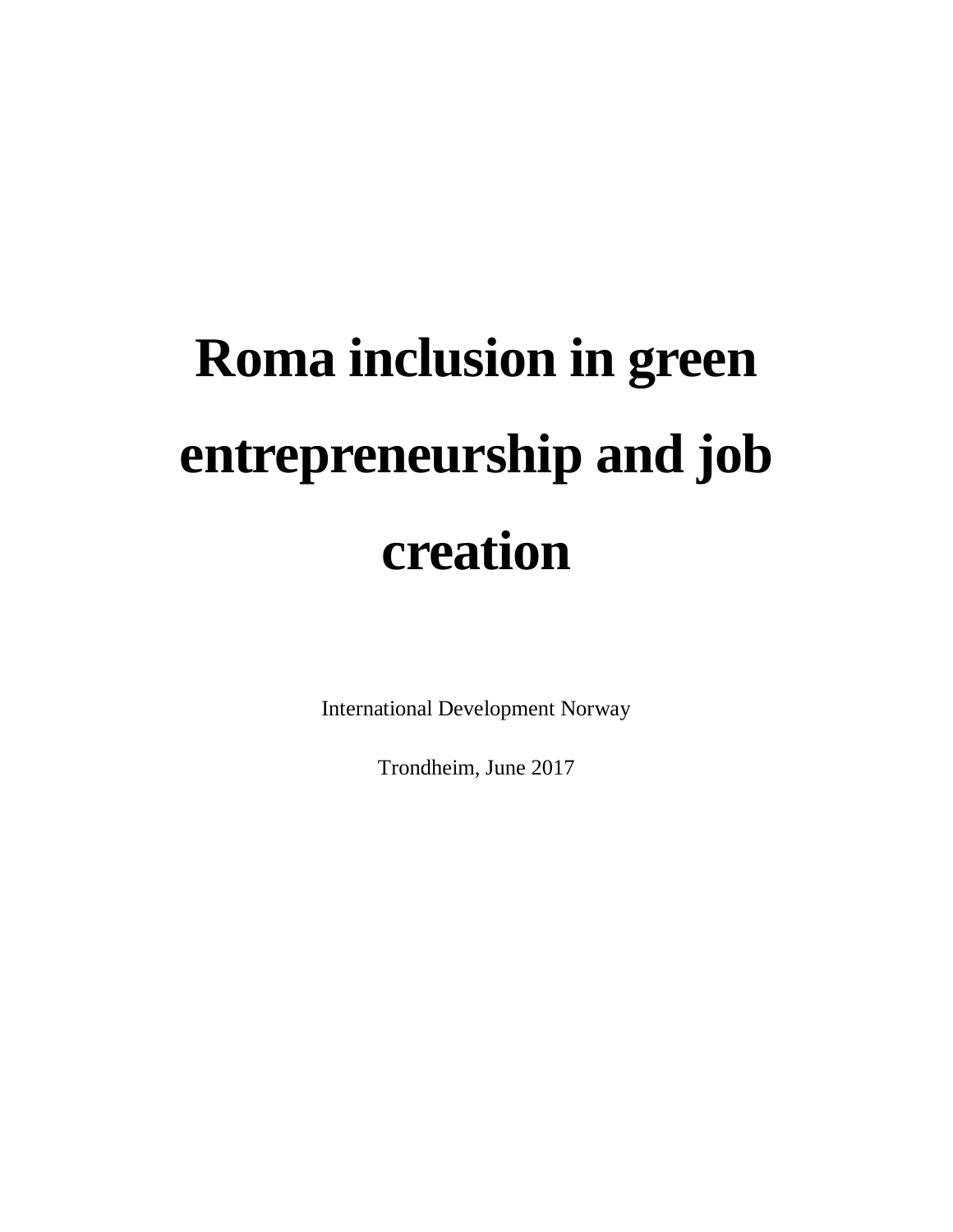

"What is now clear to me is that **the Roma are just misunderstood** and it gives [a book called "I Met Lucky People. The Story of the Romani Gypsies" by Yaron Matras] […] us the opportunity to gain insight into their culture and eventually find a way to accommodate them better.

Let's start with education. I had assumed the problem was with the majority population not wanting Roma kids in their schools and discriminating against them if they do get in. This is certainly part of the problem and, in Romania at least, the state itself discriminates against Roma kids by allocating the least resources to the schools where there is a Roma majority.

But I wasn't fully aware of the Roma perspective and this is where my new book helps. This is what the author, Yaron Matras, writes about education:

"Traditional Romani families educate their children by allowing them to participate in all family activities. Children observe, join in and gradually assume a share of responsibility for the extended household. There is no initiation ceremony and no formal testing of acquired skills or knowledge. School is seen as a Gadje (non-Romani) institution. It represents everything that outsiders stand for and everything that separates Roma from outsiders: rigid rules; obedience towards a person in authority who is not part of the family; oppression of children's own initiative and spontaneous and open expression of emotion; withholding of responsibility from c1hildren; imposition of arbitrary schedules; and, perhaps the most difficult of all, separation of children from the rest of the family for long hours."

Wolfe Murray, April 2015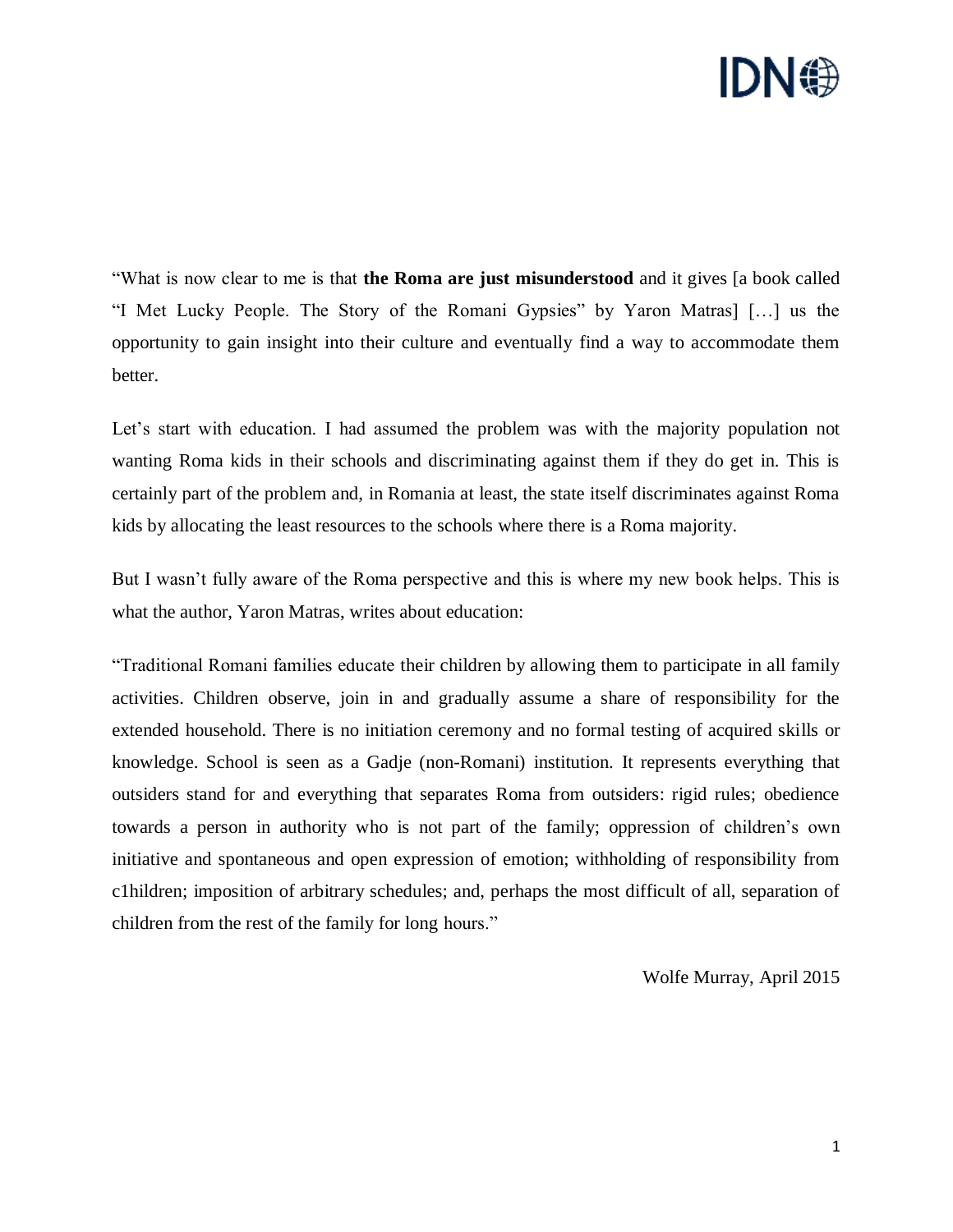

# Table of Contents

| 1.   |      |                                                                                   |
|------|------|-----------------------------------------------------------------------------------|
|      |      |                                                                                   |
| 2.   |      |                                                                                   |
| 2.1. |      |                                                                                   |
| 2.2. |      |                                                                                   |
| 3.   |      |                                                                                   |
|      | 3.1. |                                                                                   |
|      | 3.2. |                                                                                   |
|      | 3.3. |                                                                                   |
| 4.   |      |                                                                                   |
| 4.1. |      |                                                                                   |
| 4.2. |      |                                                                                   |
| 4.3. |      | CASE #3: Creating jobs and improving the environment - "Resourcing the waste by   |
|      |      |                                                                                   |
| 4.4. |      | CASE #4: Social Business Incubator Foundation Mitrovicë/a (SBIFM)  19             |
| 4.5. |      |                                                                                   |
| 4.6. |      | CASE #6: Greenovation Challenge: forming competences of innovation in sustainable |
|      |      |                                                                                   |
| 4.7. |      |                                                                                   |
| 4.8. |      |                                                                                   |
| 4.9. |      |                                                                                   |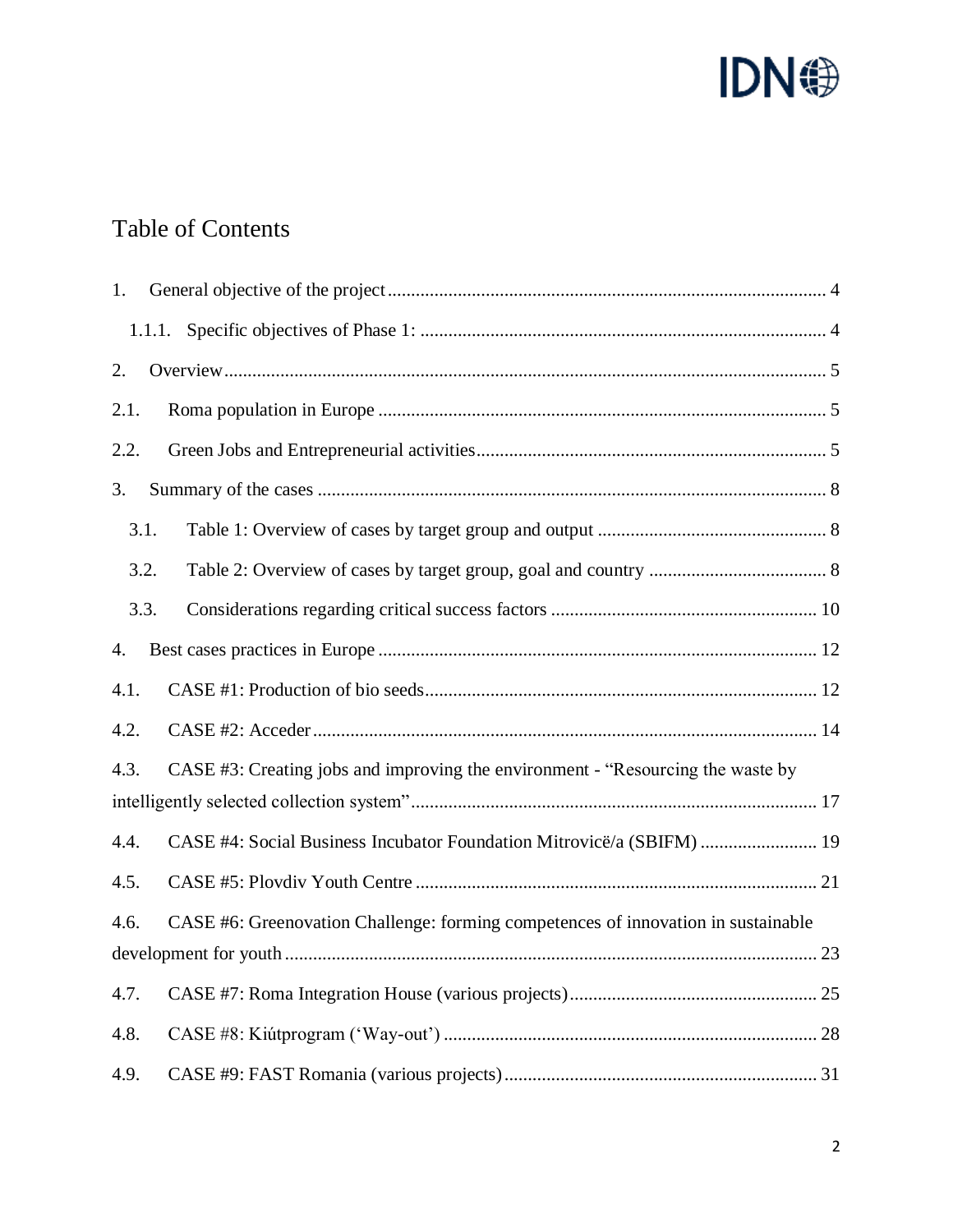# **IDN <sup><sup>2</sup></sup>**

<span id="page-3-0"></span>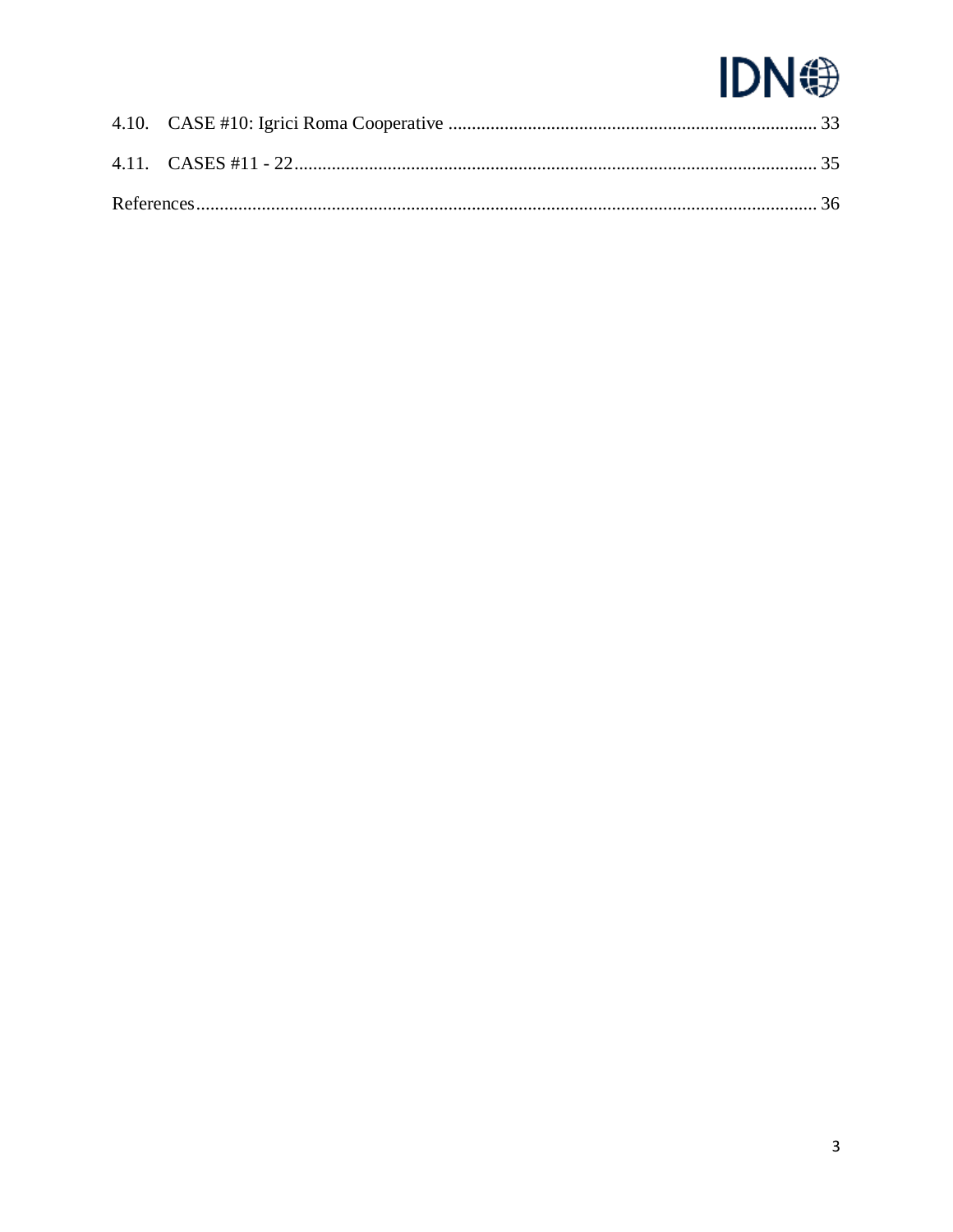

### 1. General objective of the project

To combat the unemployment of Roma in different regions of Slovakia by focusing on green innovation in entrepreneurship, self-employment and job creation in Roma communities.

#### <span id="page-4-0"></span>1.1.Phase 1: Best Practices in Europe

- <span id="page-4-1"></span>1.1.1. Specific objectives of Phase 1:
	- Screening of projects and analysis identifying success factor in Roma inclusion projects in general in Europe
	- Screening of finalized/ongoing projects targeting entrepreneurship and job creation for Roma people in Europe (including green entrepreneurship and job creation)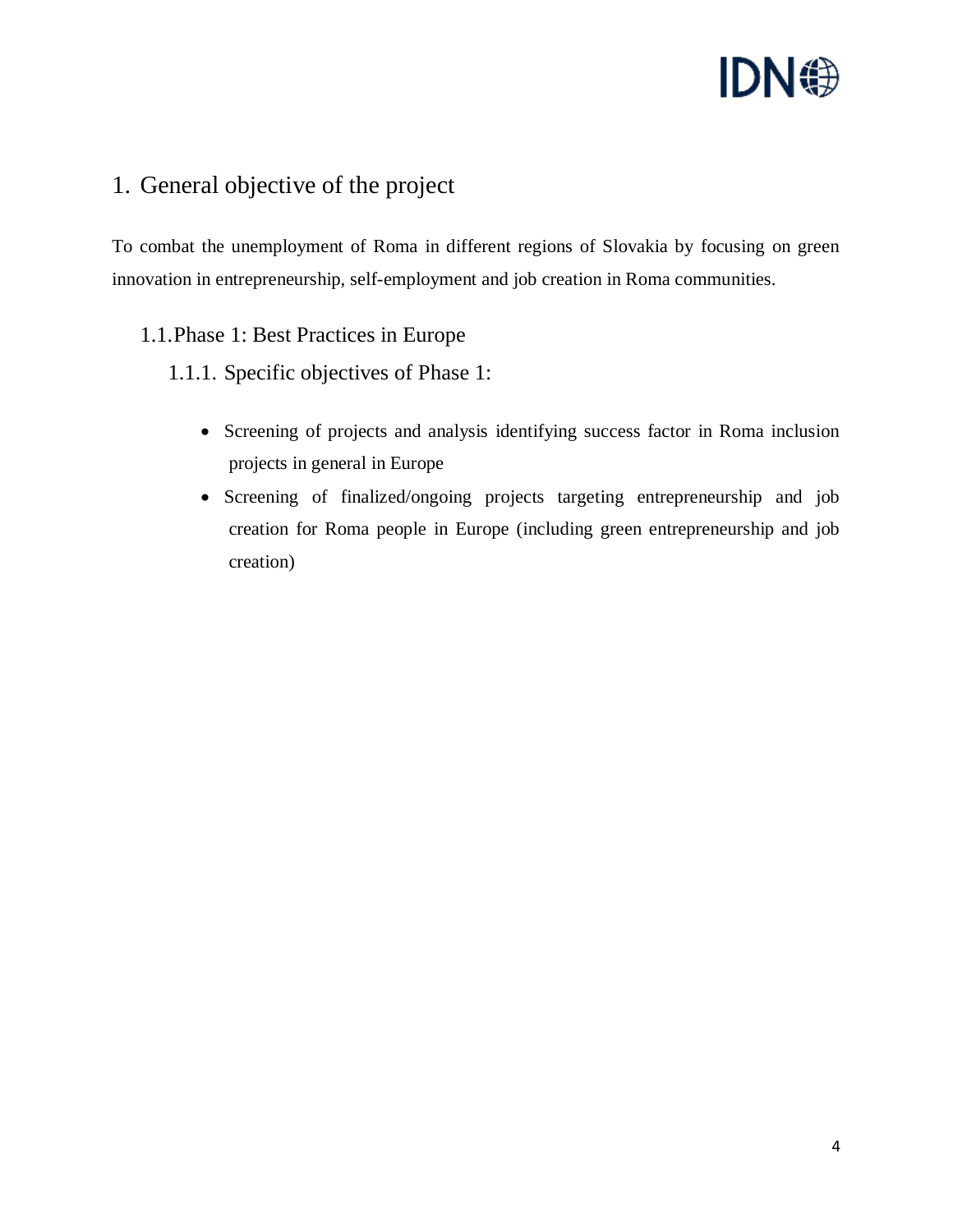

#### 2. Overview

#### <span id="page-5-0"></span>2.1.Roma population in Europe

There are nearly 10-12 million Roma people living in Europe today, constituting the largest minority of the continent, of which most are EU citizens. The migration and situation faced by Roma in different areas - housing, employment, education, social security, human rights - is an increasing source of public debate and even tension. There are growing efforts and investments to improve integration, yet many Roma continue to face poverty, social exclusion and discrimination, remaining marginalized. Different European Union's institutions continue to highlight the need for better integration of marginalized Roma, with improved economic and social conditions. For this reason, the member states were invited to adopt National Roma Integration Strategies under the EU framework, which are mostly focused on the areas of education, employment, housing and health and annually revised by the European Commission. In 2015, member states revised their national strategies in alignment with the 2014-2020 European Structural and Investment Funds.

Another reason for the permanent discrimination and unemployment of Roma is their low education level, especially if compared to the general population. Additionally, the share of Roma in the self-employment rates is so low that it is not statistically recorded. Thus, the way into self-employment which can be feasible through a proper adult education is a relevant alternative to unemployment. It can therefore give an important contribution to fighting poverty and social exclusion, for lifelong learning and social participation.

#### <span id="page-5-1"></span>2.2.Green Jobs and Entrepreneurial activities

There is no clear-cut definition of "green jobs", although in the broadest sense the term applies to all employment and entrepreneurial opportunities that arise through any action to prevent, limit, minimize or correct the negative impact of human beings on the environment. The jobs are usually related to combating climate change, production of energy from renewable sources, reducing carbon emissions, increasing energy efficiency, waste and water management,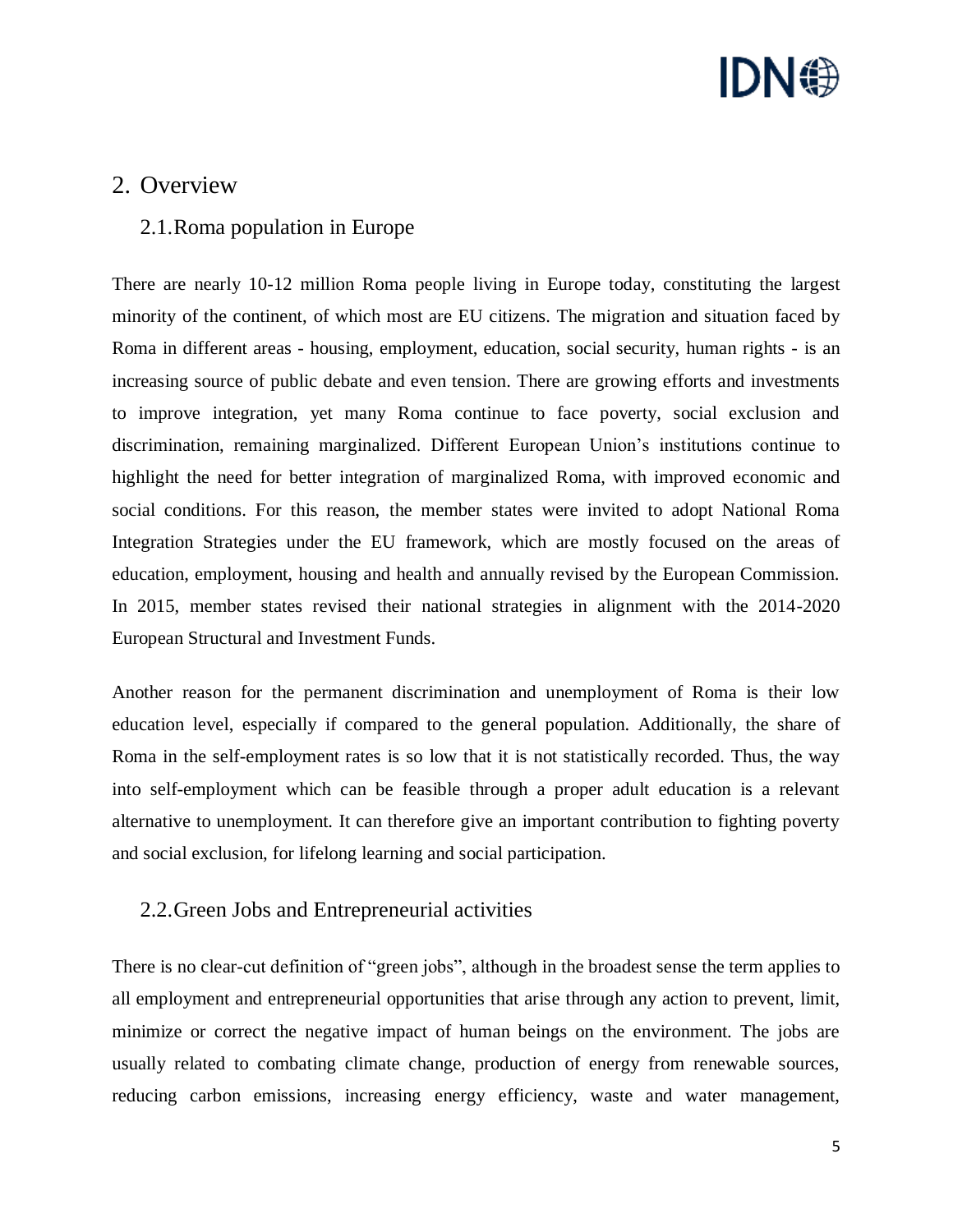

improving air quality, and restoring and preserving biodiversity. Some argue that green jobs tend to stay local as they are not easily outsourced, while others (e.g. OECD) see this area as an existing sector with expansion potential and high-employment possibilities. Besides that, the green economy has also shown to be resilient to business cycle changes. Therefore, developing the green economy stimulates demand for both high and low skilled labor.

For the development of the green economy in a sustainable way, efforts can and should be made at different levels and by different stakeholders. According to the OECD and the International Labor Organization (ILO), some actions that could be taken to stimulate green jobs and entrepreneurship are:

- At national level: Foster a business enabling environment for desirable, potentially jobrich sectors, such as green jobs, through business-friendly regulations, tax holidays and other incentives. Develop initiatives such as a National Youth employment program;
- At local level: i) Vocational skills upgrading to meet the forecasted employment needs of each sector (i.e. Philippines Business Process Outsourcing, Thailand's Green Energy) ii) Entrepreneurship training and youth business creation campaigns;
- At both national/Local levels: i) Dialogue and labor market intelligence to best tune vocational training services to match actual requirements by sector; National advocacy campaigns reinforce local initiatives for starting enterprises by youth.

Therefore, investing on green economy represents a unique opportunity for societies to tackle their challenges, such as poverty or exclusion, in a sustainable way. For that, the establishment of proper partnerships between public and private sectors, among public institutions at different instances (national, regional, local and even supranational, such as the EU) are essential to bring efficiency. More than that, this combination enables interventions that combine actions that are effective both at the demand side (e.g. intermediate labor markets, with direct work placement; local job creation, through grants for entrepreneurs, for example) and the supply side (e.g. activation and training, aiming to develop both soft and hard skills, assist on constant development for both employed and unemployed, focused recruitment and so on). Hence by combining supply and demand needs and interventions, policy makers and employers will be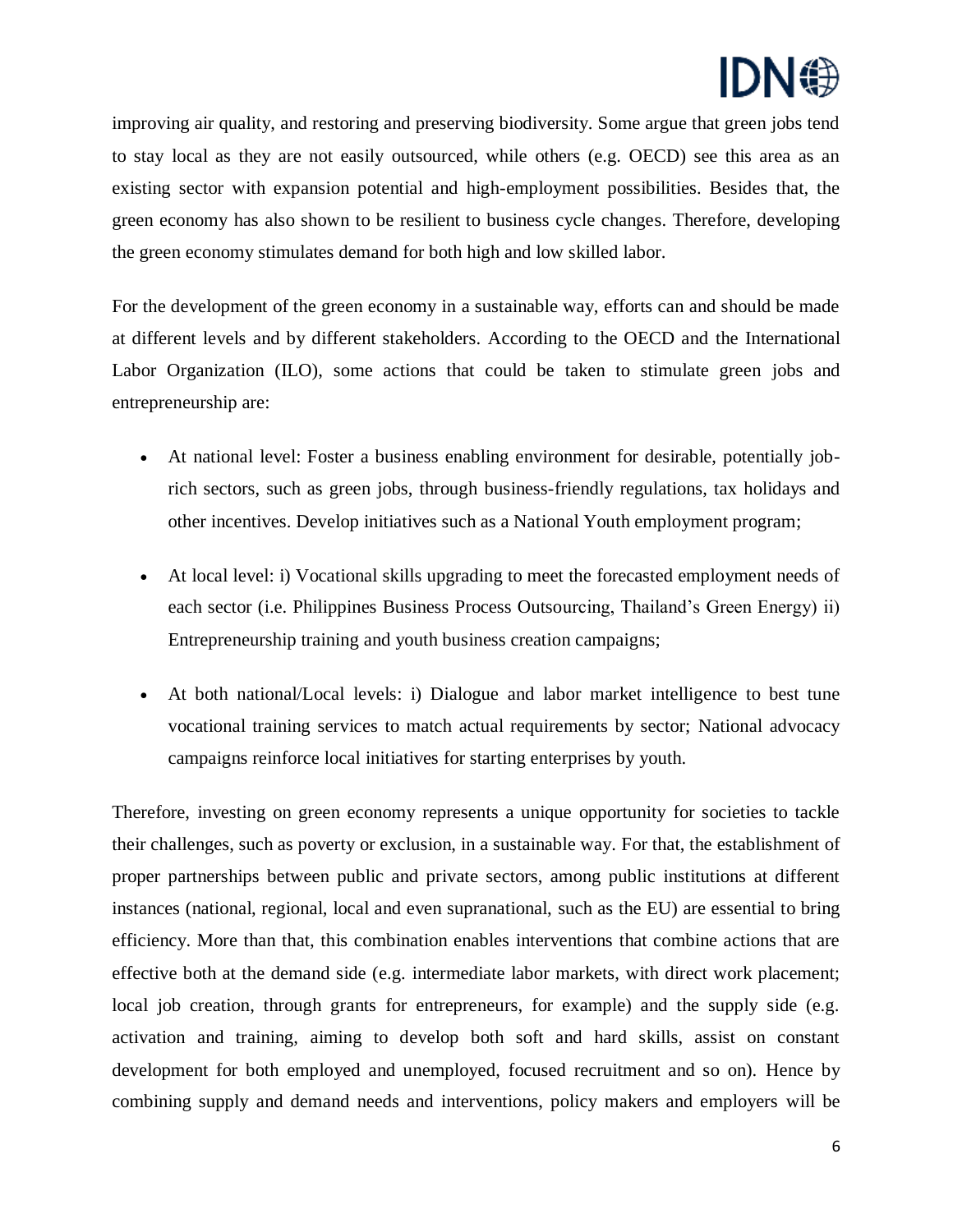

able to connect them to employment opportunities and tailor measures to the specific needs of the people and the market.

Sources: (OECD and International Labor Office 2011; Green European Foundation, 2011)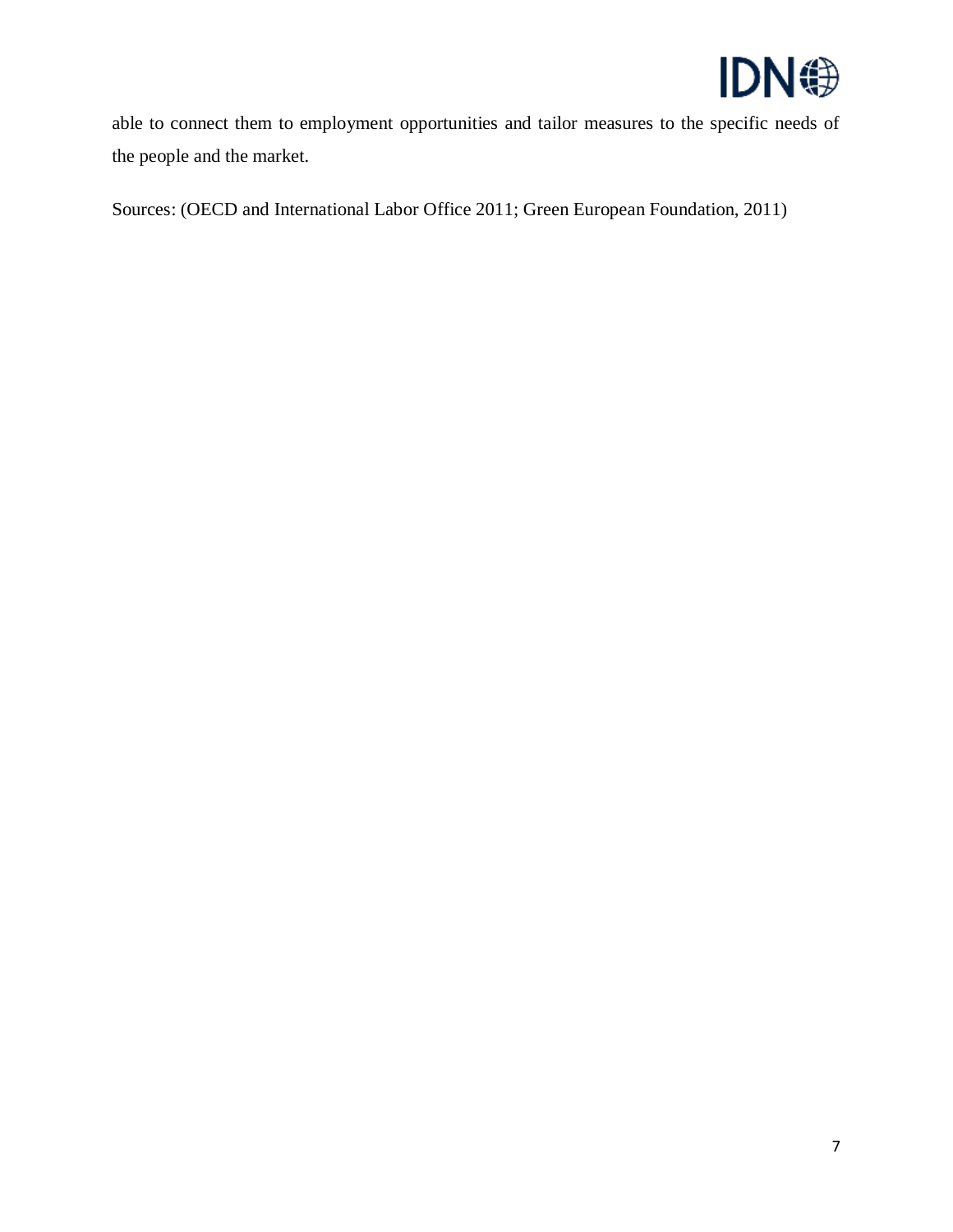

# <span id="page-8-0"></span>3. Summary of the cases

# <span id="page-8-1"></span>3.1.Table 1: Overview of cases by target group and output

|                          | <b>Roma</b>   | <b>Non-Roma</b>                                          |
|--------------------------|---------------|----------------------------------------------------------|
| Green jobs               | 1, 9, 10      | 3, 6, 11, 12, 13, 14, 15, 16, 17,<br>18, 19, 20, 21, 22, |
| <b>Non-Green</b><br>jobs | 2, 4, 5, 7, 8 |                                                          |

## <span id="page-8-2"></span>3.2.Table 2: Overview of cases by target group, goal and country

|        | <b>Target Group</b>             | Goal                                                                                                                                                                                   | <b>Country</b> |
|--------|---------------------------------|----------------------------------------------------------------------------------------------------------------------------------------------------------------------------------------|----------------|
| Case 1 | Roma                            | Create jobs for Roma through and<br>ecological farming project.                                                                                                                        | Slovakia       |
| Case 2 | Roma                            | Job-seeking, training and access to<br>employment program through different<br>activities.                                                                                             | Spain          |
| Case 3 | Disadvantaged<br>groups         | Recycling centers, waste management,<br>education. Job creation on recycling as<br>a result of the technological<br>implementation.                                                    | Romania        |
| Case 4 | Aspiring<br>entrepreneurs       | A social business incubator that selects<br>ideas, trains the entrepreneurs and<br>together with them, develops the<br>businesses.                                                     | Kosovo         |
| Case 5 | Roma and Youth                  | The centers are a meeting place for<br>youth to gather, but mostly a place<br>where they can receive practical help on<br>entering the labor market, learn new<br>skills and practice. | Bulgaria       |
| Case 6 | Youth (high<br>school students) | Environmental education projects with<br>the focus on developing competencies<br>on innovation and sustainability.                                                                     | Romania        |
| Case 7 | Roma Women                      | They develop diverse projects, mostly<br>focused on empowerment,<br>competencies development and<br>generating income.                                                                 | Lithuania      |
| Case 8 | Roma                            | Social microcredit provision for self-<br>employment, counseling and support.                                                                                                          | Hungary        |
| Case 9 | Roma                            | They develop diverse projects, focusing                                                                                                                                                | Romania        |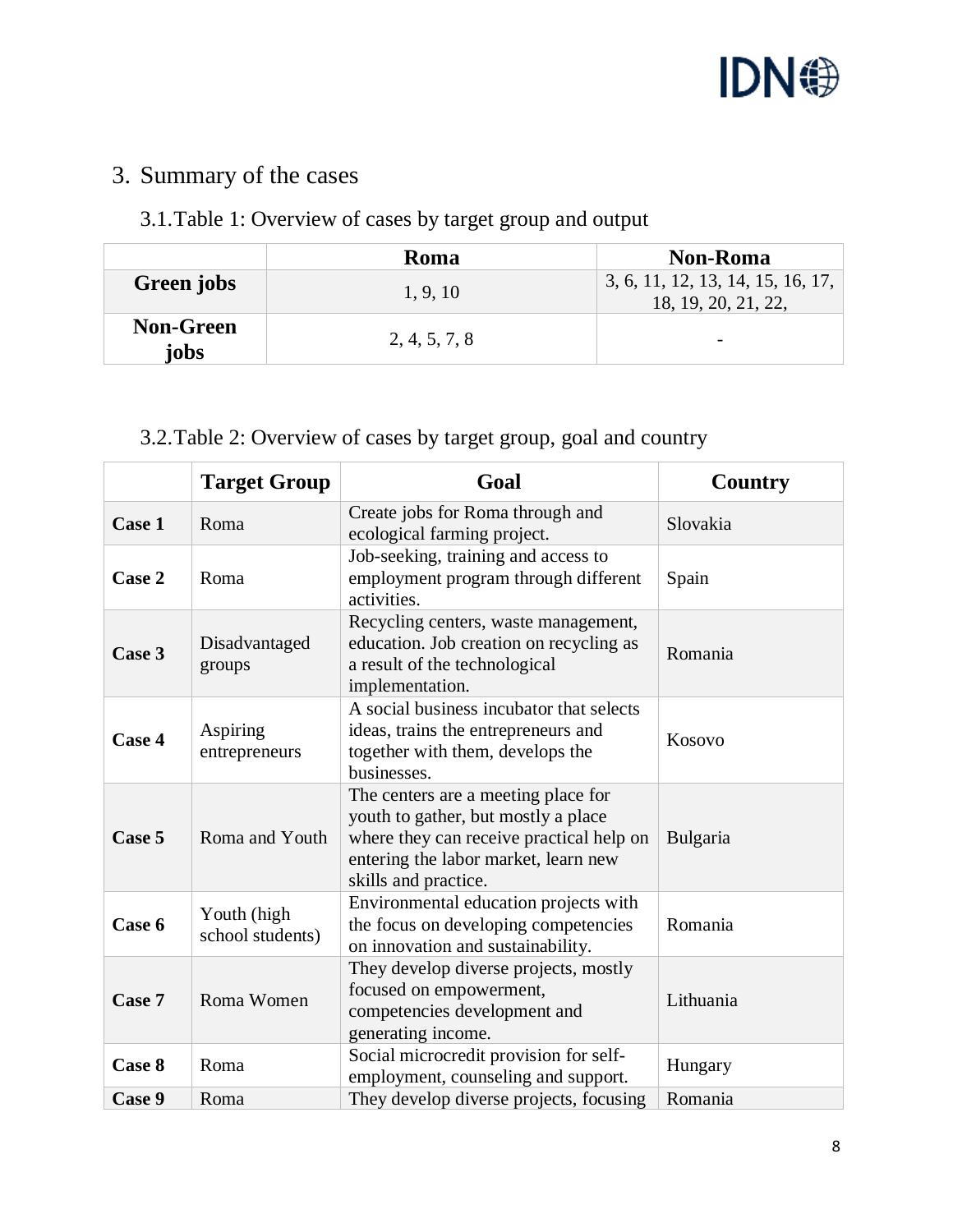

|         |                             | mostly on education, poverty reduction<br>and vocational training on construction. |                       |
|---------|-----------------------------|------------------------------------------------------------------------------------|-----------------------|
|         |                             | Roma-led agricultural cooperative,                                                 |                       |
| Case 10 | Roma                        | where they work, sell the products and                                             | Hungary               |
|         |                             | receive a monthly wage.                                                            |                       |
|         |                             | Support young people at risk to obtain a<br>formal engineering qualification and   |                       |
| Case 11 | Youth                       | work experience through public                                                     | The Netherlands       |
|         |                             | procurement exercised by contractors.                                              |                       |
|         |                             | Personalized training, work experience                                             |                       |
| Case 12 | Disadvantaged               | and help with job placement for long                                               | Belgium               |
|         | groups                      | term unemployed or low skilled in the<br>green economy.                            |                       |
|         |                             | Job placement, tailored training and                                               |                       |
|         | People with                 | action plans for people with disabilities                                          |                       |
| Case 13 | disabilities                | (support also in social, financial,                                                | Spain                 |
|         |                             | emotional issues). Build skills for                                                |                       |
|         |                             | companies' staff.<br>Vocational training in green and                              |                       |
|         | Disadvantaged               | sustainable technologies, to build                                                 |                       |
| Case 14 | youth (school<br>drop-outs) | competencies and skills for them to                                                | Germany               |
|         |                             | enter the green/energy sector.                                                     |                       |
|         |                             | City councils agreed with private                                                  |                       |
|         |                             | partners in the energy sector on a<br>training/employment scheme for the           |                       |
| Case 15 | Disadvantaged               | target group, including job placement,                                             | <b>United Kingdom</b> |
|         | groups                      | CV workshop, interview coaching etc.                                               |                       |
|         |                             | E.g. Youngsters (11-16) have 'real                                                 |                       |
|         |                             | work placement' on green jobs to try.<br>Micro-grants were given for those         |                       |
|         |                             | living in disadvantaged areas who                                                  |                       |
| Case 16 | Aspiring                    | wanted to open businesses in green                                                 | Belgium               |
|         | entrepreneurs               | areas, such as sustainable food                                                    |                       |
|         |                             | production, eco-construction.                                                      |                       |
|         |                             | One-year traineeship offered by the city<br>council in the green area (carbon      |                       |
| Case 17 | Unemployed                  | reduction) for people with low                                                     | United Kingdom        |
|         | people                      | employability profile. It is seen as a                                             |                       |
|         |                             | stepping stone for further employment.                                             |                       |
|         |                             | A rehabilitative program that offers<br>training for long term unemployed,         |                       |
|         | <b>Highly</b>               | people who have never worked or long                                               |                       |
| Case 18 | vulnerable                  | term government support recipients.                                                | Sweden                |
|         | people                      | The 3-6-month program enables them                                                 |                       |
|         |                             | to gradually readapt to the working                                                |                       |
|         |                             | environment and better their skills.                                               |                       |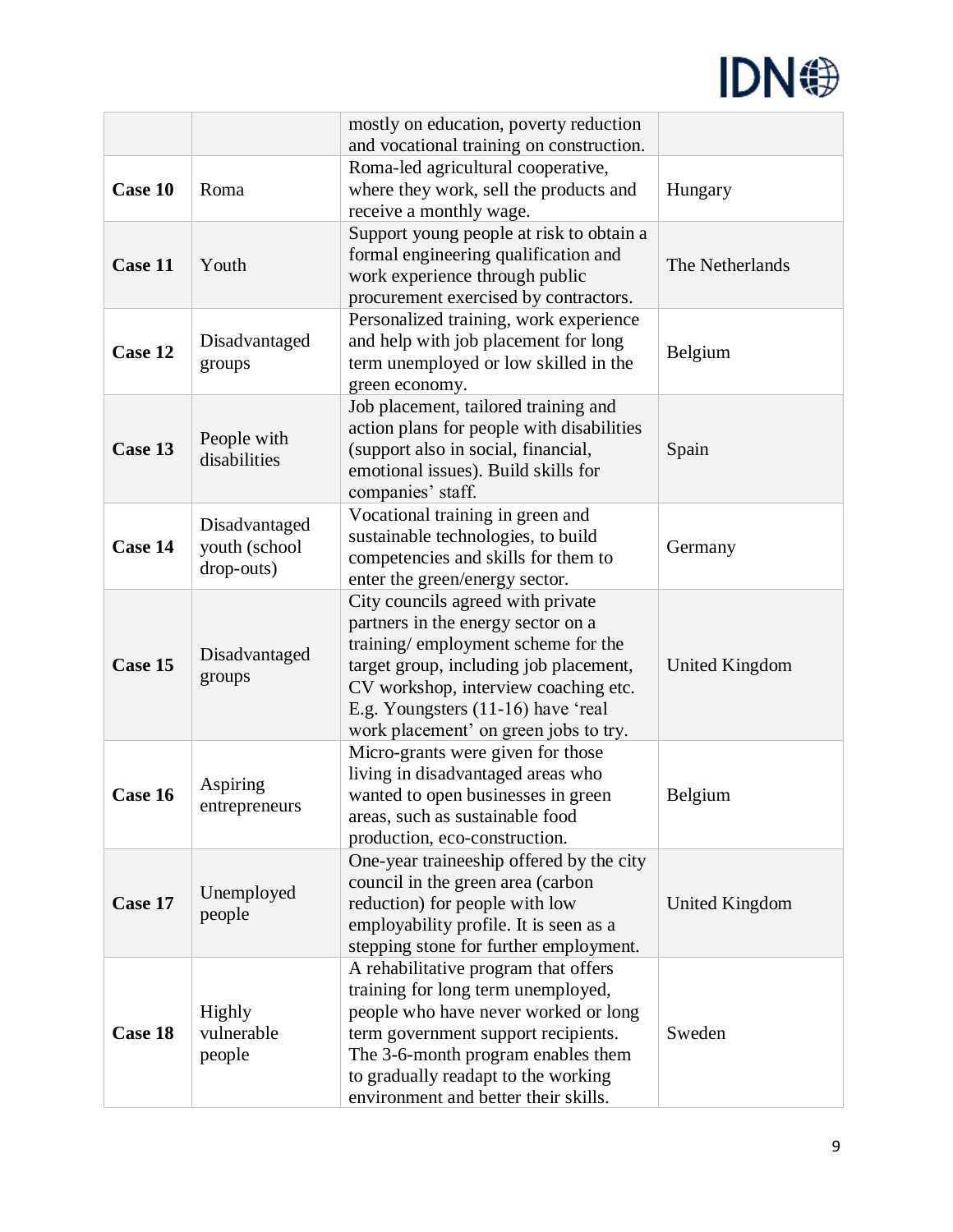

| Case 19 | Highly<br>vulnerable<br>people                       | Focused on keeping public green spaces<br>clean, is based on a cost-sharing model<br>and relies on a collaboration between<br>NGOs and public institutions. It has<br>two focuses: employ people with low<br>job prospects and employ people who<br>receive social security benefits to<br>complement income. | Norway  |
|---------|------------------------------------------------------|---------------------------------------------------------------------------------------------------------------------------------------------------------------------------------------------------------------------------------------------------------------------------------------------------------------|---------|
| Case 20 | Long-term<br>unemployed and<br>low skilled<br>people | Through partnerships with social<br>enterprises, the city is using social<br>causes in public procurement to employ<br>its target group on waste management<br>activities.                                                                                                                                    | France  |
| Case 21 | Youth                                                | Young people are being trained on<br>energy efficiency with focus on<br>heritage houses; they are then employed<br>to make the city buildings more<br>efficient and keep the elderly living in<br>their houses.                                                                                               | Finland |
| Case 22 | Long-term<br>unemployed                              | The target group works in the city's<br>public green spaces in exchange for<br>education and training.                                                                                                                                                                                                        | Croatia |

#### <span id="page-10-0"></span>3.3. Considerations regarding critical success factors

Even though every project has its particularities, it is possible to see some common factors among them that led the initiatives to successful outcomes.

For the projects dealing with marginalized Roma and other disadvantaged groups, the presence of (one or two) passionate and purpose oriented leaders was key (e.g. 1, 9, 10). They bring clarity for the initiative and are able to engage the civil society, local authorities, the target group itself and donors - since another common aspect was the lack of financial resources. The initiatives usually still combine staff and volunteer work, even by recruiting people from all over the world to keep the projects active (e.g. 5, 9). By doing so, they combine the enthusiasm of their founders to the technical knowledge of coaches, mentors and partners (e.g. 2, 4, 8).

Hence common to all the projects are partnerships. In most cases, public and private, and sometimes with a third player, usually NGOs (e.g. 7, 8, 10, 11, 15, 17, 19, 20). Another type of partnership found is international cooperation and knowledge transfer (e.g. 3, 4, 5, 6).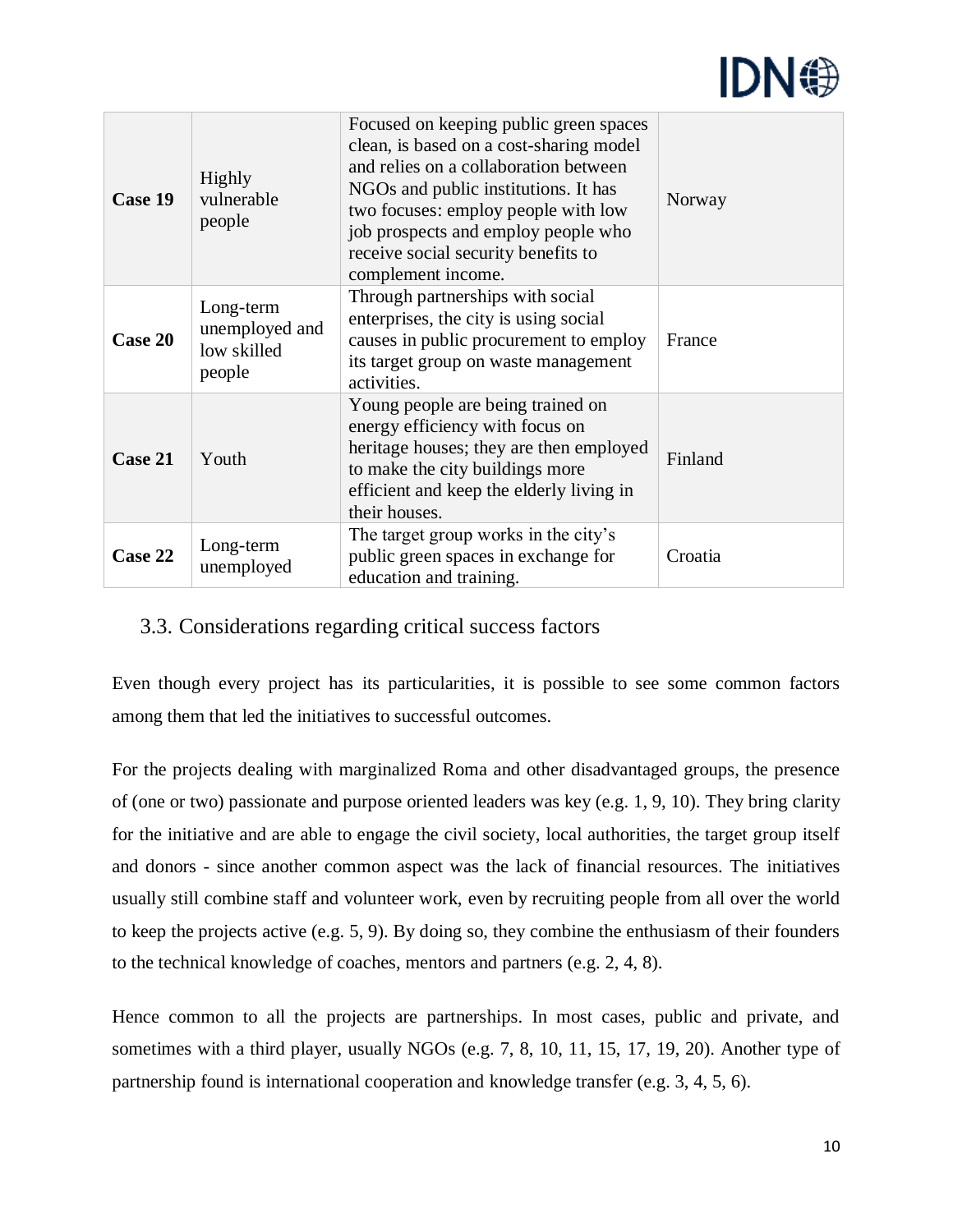

For the Green initiatives, besides the above-mentioned aspects, the two most recurrent factors are: a) the ability of the projects to link their actions to local necessities and, yet most of all, the local available opportunities; b) design the initiatives in accordance to people's needs and availability (e.g. 1, 9 - 22).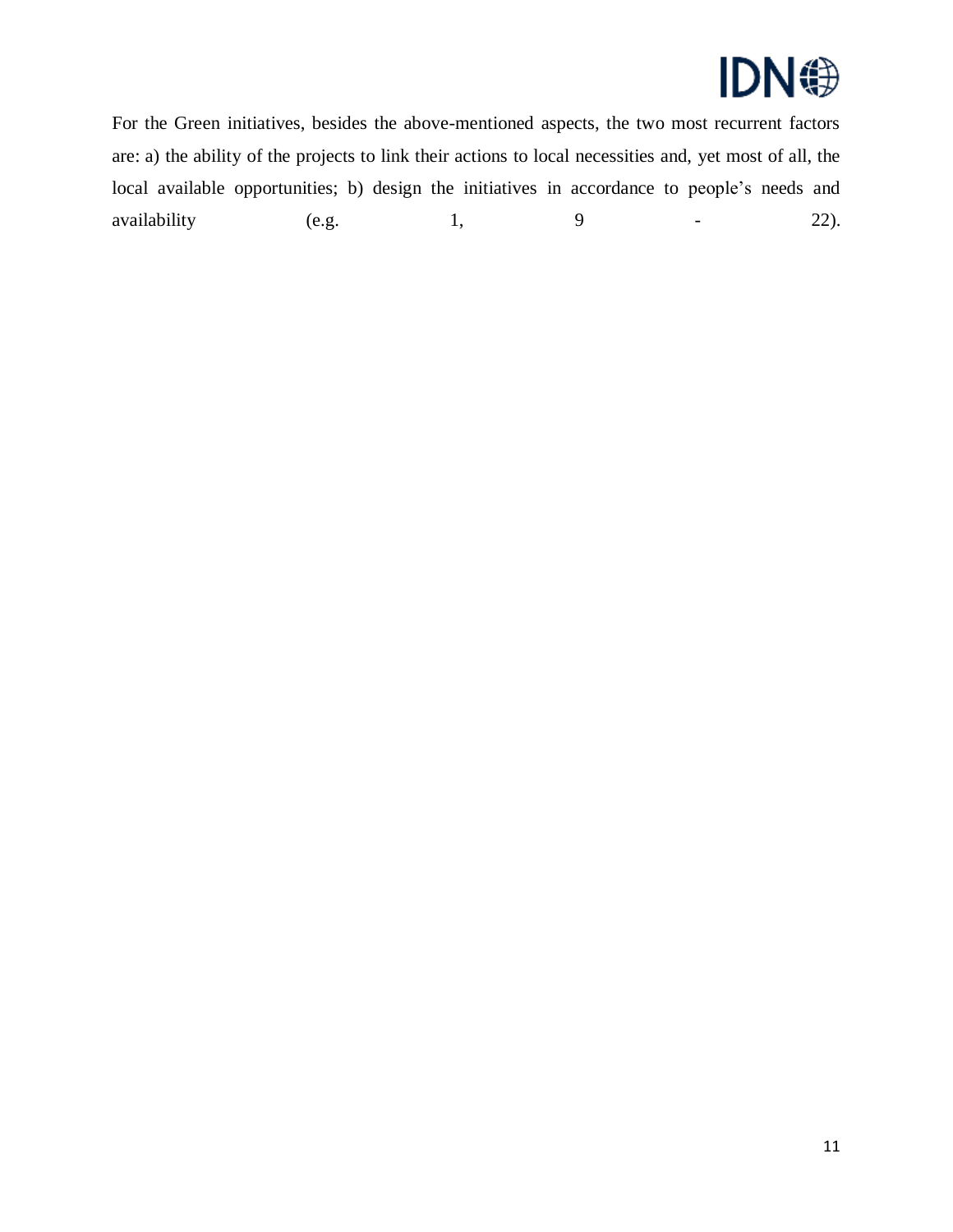

#### <span id="page-12-0"></span>4. Best cases practices in Europe

#### <span id="page-12-1"></span>4.1.CASE #1: Production of bio seeds

| Main objective        | To create jobs for Roma through and ecological farming project                                                                                                                                                                                                                                                                                                             |
|-----------------------|----------------------------------------------------------------------------------------------------------------------------------------------------------------------------------------------------------------------------------------------------------------------------------------------------------------------------------------------------------------------------|
| <b>Place</b>          | Slovakia                                                                                                                                                                                                                                                                                                                                                                   |
| <b>Status</b>         | Completed                                                                                                                                                                                                                                                                                                                                                                  |
| <b>Duration</b>       | 18 months                                                                                                                                                                                                                                                                                                                                                                  |
| <b>Target Group</b>   | Roma people                                                                                                                                                                                                                                                                                                                                                                |
| <b>Key activities</b> | Basic farming, gardening activities and seed production                                                                                                                                                                                                                                                                                                                    |
| <b>Description</b>    | Besides creating jobs through ecological farming, the project envisioned to<br>empower Roma to contribute to a more sustainable economic development.<br>The project involved Roma communities in basic farming and gardening<br>activities by helping them grow their own fruit and vegetables as well<br>expanding more commercially through the production of bio seeds |

**Methodology**: The project was divided into two main focuses:

- Creating job opportunities: People working at the farm are all from the surrounding area and in the beginning, they worked with those who already had experience with agriculture. As the project progressed, Roma and their children and other long-term unemployed who wanted to learn about farming joined. As part of the project, an irrigation system of artificial dams to collect rainwater was built, and was done by a local business that mostly employs Roma.
- Production of bio seeds: The focus on production of ecological seeds aimed to create revenue for the farm and its employees. To complement, the farm also grows fruits and vegetables aiming to become as self-sufficient as possible.

**Critical Success Factors**: Partner knows the area and Roma population; combination of skilled and under training people; combination of activities; included activities that generate revenue

**Impact/ goals achievement:** The goals of the project were achieved and the NGO is still operating. From their social media and news about the founder, it is possible to see that this is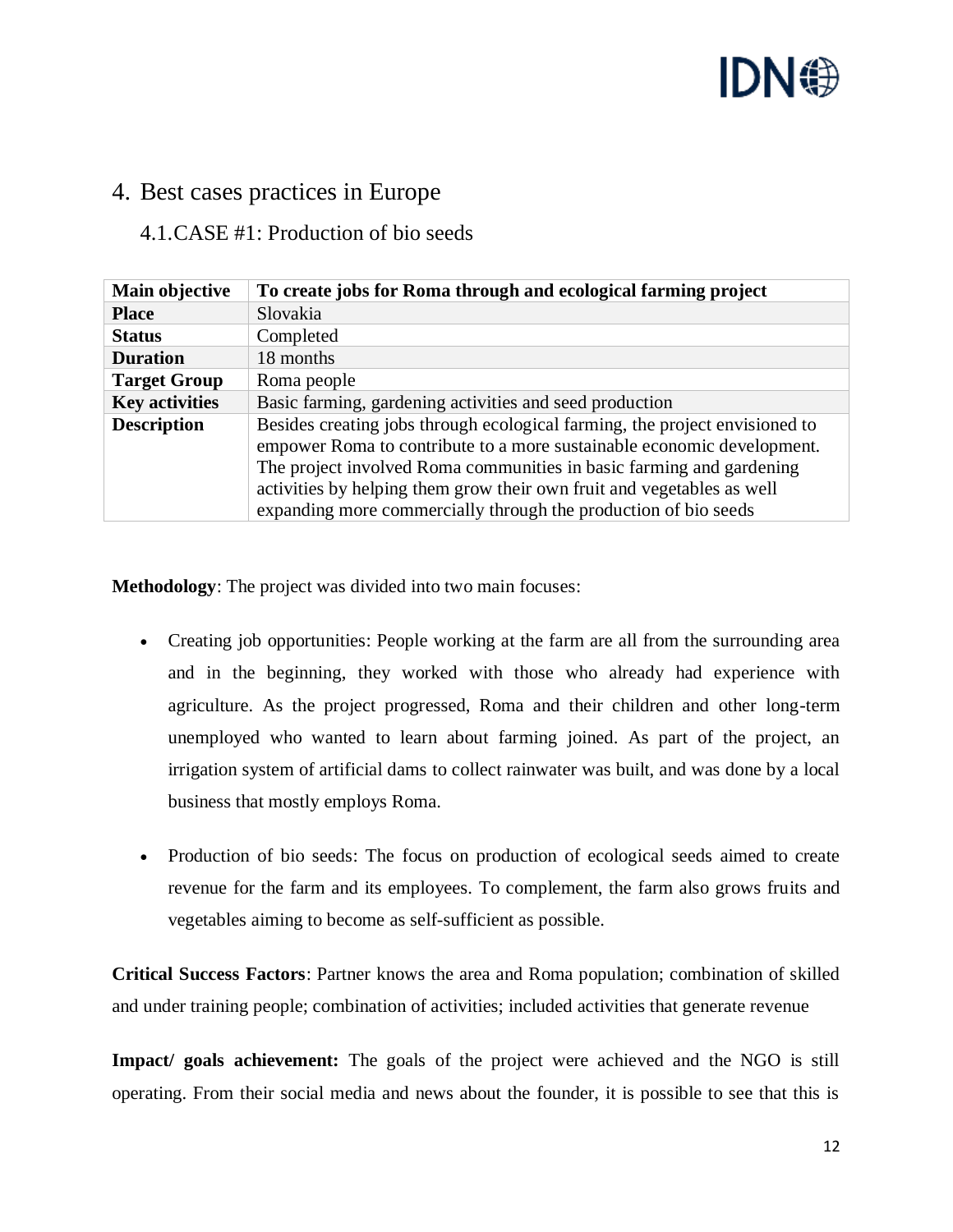

one of the most active actors when it comes to Roma integration in Slovakia. There are no impact indicators about the project itself

**Connection with job creation, entrepreneurship, green initiatives:** project focuses both on reducing land degradation/ exploring it in a better way and on creating jobs for Roma, including training for the family.

**Other information/ comments:** (it will be completed/ investigated by Jana)

• Realized by the local NGO Svatobor, led by Štefan Straka (more about him, Roma and their connection to land and agriculture in Slovakia: [https://www.ashoka.org/en/fellow/%C5%A1tefan-straka\)](https://www.ashoka.org/en/fellow/%C5%A1tefan-straka)

**Contact:** svatobor@centrum.sk / stevostraka@post.sk

<span id="page-13-0"></span>**Source:**[http://eeagrants.org/News/2014/Creating-opportunities-for-the-Roma#story;](http://eeagrants.org/News/2014/Creating-opportunities-for-the-Roma#story) [http://www.svatobor.estranky.sk/clanky/projekty/production-of-bioseeds---basic](http://www.svatobor.estranky.sk/clanky/projekty/production-of-bioseeds---basic-information.html)[information.html](http://www.svatobor.estranky.sk/clanky/projekty/production-of-bioseeds---basic-information.html)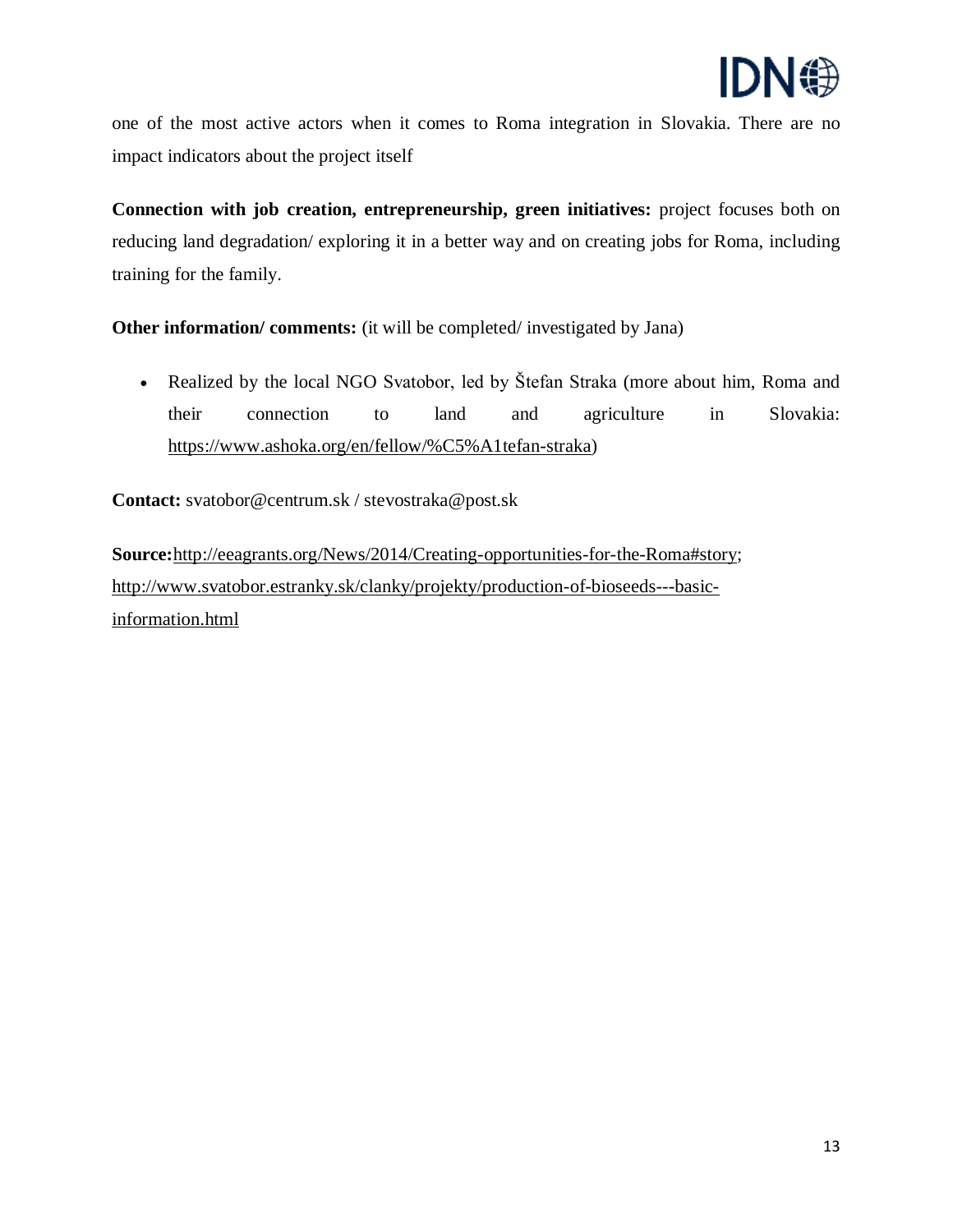

#### 4.2.CASE #2: Acceder

| Main objective        | Job-seeking, training and access to employment programs through<br>different vocational activities                                                                                                                                                                                                             |
|-----------------------|----------------------------------------------------------------------------------------------------------------------------------------------------------------------------------------------------------------------------------------------------------------------------------------------------------------|
| <b>Place</b>          | Spain, since 2000, Romania, since 2008; Italy, since 2014                                                                                                                                                                                                                                                      |
| <b>Status</b>         | Active and replicated                                                                                                                                                                                                                                                                                          |
| <b>Duration</b>       | Ongoing                                                                                                                                                                                                                                                                                                        |
| <b>Target Group</b>   | Roma                                                                                                                                                                                                                                                                                                           |
| <b>Key activities</b> | Training, counseling, mediation and job-seeking support for the Roma.<br>Partnerships and talents provider for the companies. In-company training<br>and development programs post-employment are also part of their portfolio                                                                                 |
| <b>Description</b>    | Objectively, Acceder is a job-seeking program co-funded by the European<br>Social Fund and the European Regional Development Fund, and managed<br>by the Foundation Secretariado Gitanos in Spain. This program is focused<br>on providing access to employment through the training of the Roma<br>population |

**Methodology:** The methodology is based around three main approaches, namely (from their website):

- Individualized approach: personal insertion itineraries designed from an initial diagnosis of employability.
- Mainstreaming approach: following criteria of normalization, the involvement of the Roma community, interculturalism and complementarity with the rest of society's resources and public goods.
- Multidimensional approach: through direct interventions with the Roma community itself, institutional action for the promotion of social policies, and awareness-raising both of agents intervening in the labor market as well as the society as a whole.

From orientation related to labor market opportunities, to the practice of labor skills, without forgetting social skills for employment, and always taking into consideration the situation and needs of the Roma population and working from empathy and concrete interests, reconciling them with the needs and requirements of the labor market at a particular point in time (skills and abilities required to access and keep a job; labor situation in the distinct sectors of economic activiy). This methodology also involves the development of complementary measures of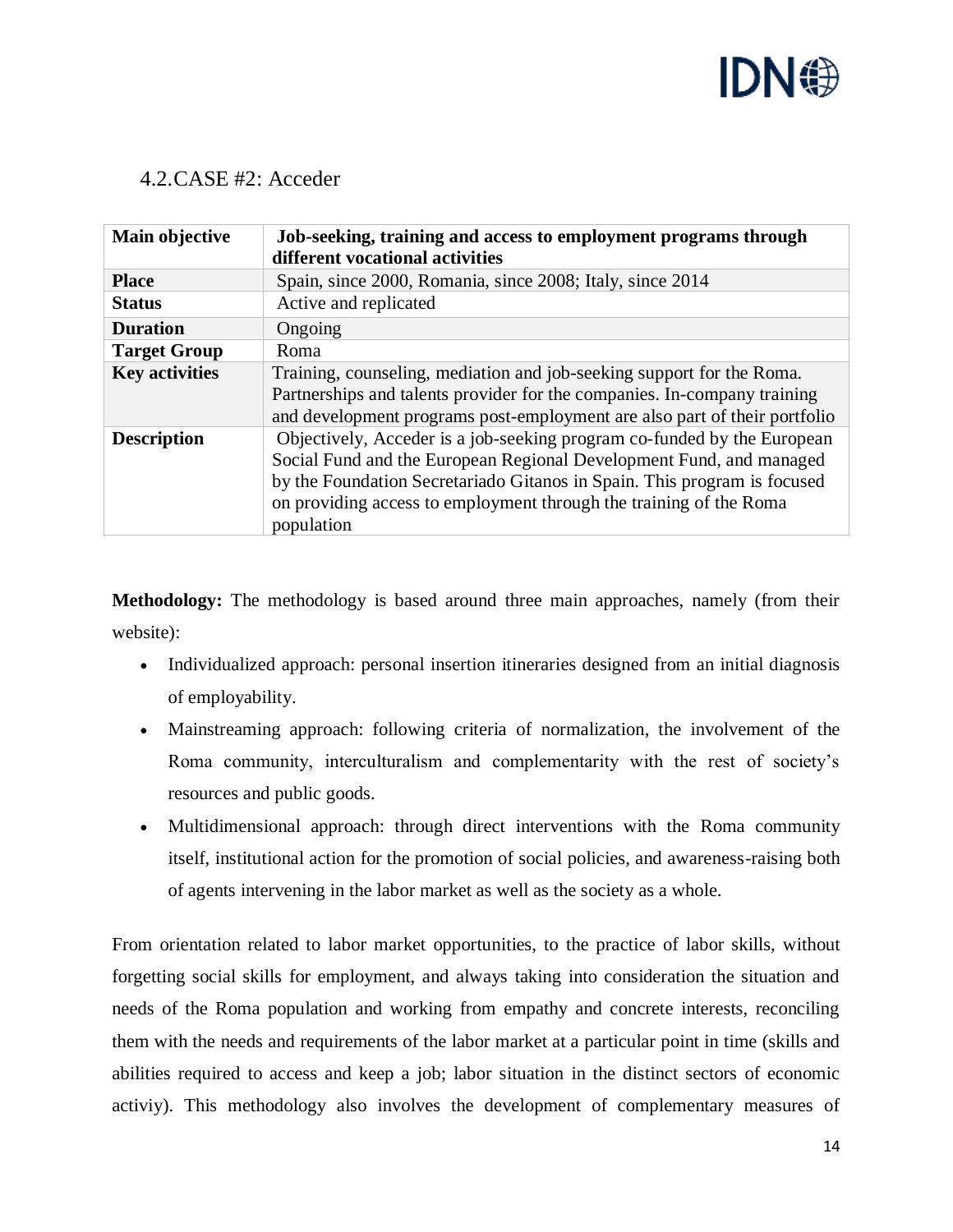

positive action to promote equal opportunities, which has allowed for instance the participation rate and, subsequently, the employment rate of women involved in the program to be very high.

(https://www.gitanos.org/que-hacemos/areas/employment/modelo\_de\_intervencion.html)

They have partnerships with companies, influencing their activities and counseling towards what the market needs. Furthermore, the process used for the implementation is done by specialized staff counsellors (in Spain, they have 50 employment offices) and their activities include: recruiting Roma and raising awareness of the need to search for a job; individual and collective guidance, advice and monitoring, establishment of a specific work methodology tailored to their particular circumstances.

**Critical Success Factors:** Focusing on the specific needs of the different stakeholders (e.g. teaching young Roma basic skills, establishing partnerships with companies, finding key women inside the communities to then attract others); ["Learning by doing" a](https://www.gitanos.org/que-hacemos/areas/employment/aprender_trabajando.html)pproach, where young people get the chance to train/ experiment before going to the labor market; public-private collaboration.

**Impact/ goals achievement**: this is considered to be the best-case practice when it comes to Roma integration and employment worldwide. They were replicated all over Spain and in other countries and, up to 2014, the estimate was of 87 000 beneficiaries.

**Connection with job creation, entrepreneurship, green initiatives:** it is a program that focuses on lowering unemployment, underemployment and reduce temporary employment among Roma people. They also have expertise with marginalized groups within the Roma (e.g. youth and women).

**Other information/ comments:** they are stable and the methodology could be interesting for a business hub, for example; example of application:

[http://www.worldbank.org/en/results/2014/06/13/promoting-access-to-productive-employment](http://www.worldbank.org/en/results/2014/06/13/promoting-access-to-productive-employment-for-marginalized-roma)[for-marginalized-roma](http://www.worldbank.org/en/results/2014/06/13/promoting-access-to-productive-employment-for-marginalized-roma)

**Contact:** [jose.sanchez@gitanos.org](mailto:jose.sanchez@gitanos.org) (Director)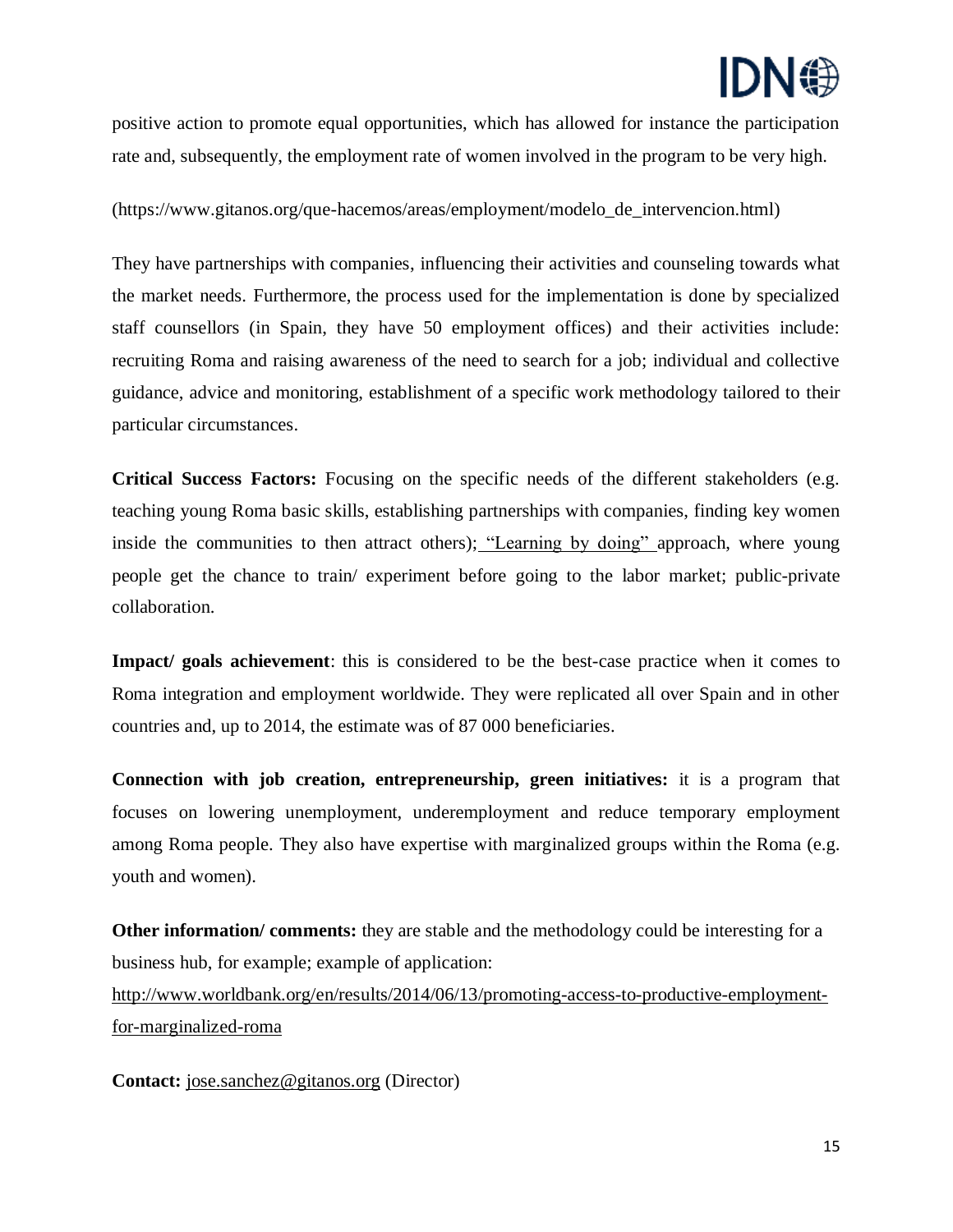

#### **Source:**

<span id="page-16-0"></span>[http://goodpracticeroma.ppa.coe.int/en/node/81;](http://goodpracticeroma.ppa.coe.int/en/node/81) [http://ec.europa.eu/justice/discrimination/files/r](http://ec.europa.eu/justice/discrimination/files/roma_stories_2013/spain_en.pdf) [oma\\_stories\\_2013/spain\\_en.pdf;](http://ec.europa.eu/justice/discrimination/files/roma_stories_2013/spain_en.pdf)<https://www.gitanos.org/>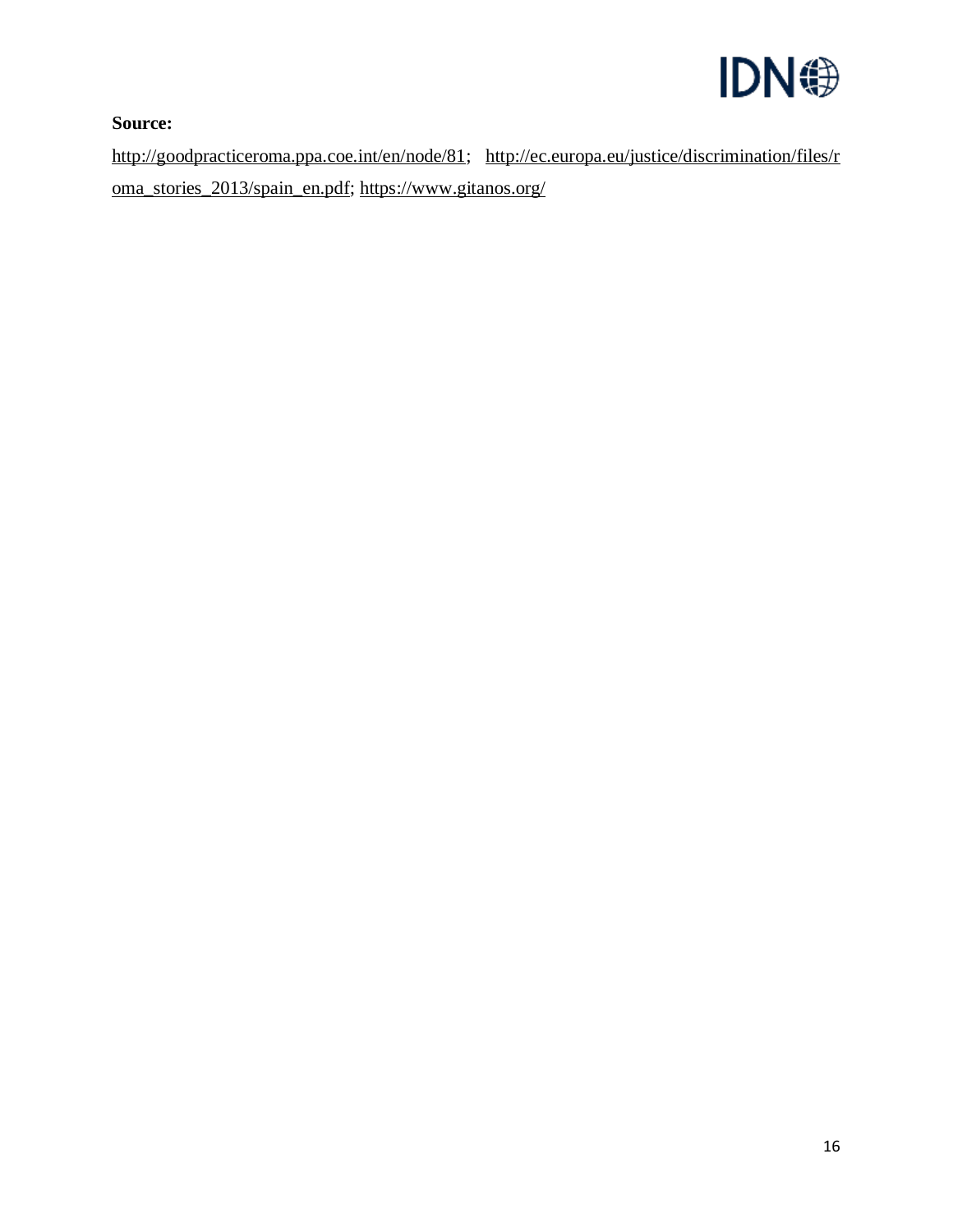

# 4.3.CASE #3: Creating jobs and improving the environment - "Resourcing the waste by intelligently selected collection system"

| <b>Main</b><br>objective | Development of recycling units and a waste management through<br>technology transfer and consequent job creation                                                                                                                                                                                                                                    |
|--------------------------|-----------------------------------------------------------------------------------------------------------------------------------------------------------------------------------------------------------------------------------------------------------------------------------------------------------------------------------------------------|
| <b>Place</b>             | Romania                                                                                                                                                                                                                                                                                                                                             |
| <b>Status</b>            | Completed                                                                                                                                                                                                                                                                                                                                           |
| <b>Duration</b>          | 20 months                                                                                                                                                                                                                                                                                                                                           |
| <b>Target Group</b>      | Disadvantaged groups                                                                                                                                                                                                                                                                                                                                |
| <b>Key activities</b>    | technology transfer for the recycling centers (they make use of technology<br>delivered by the Norwegian company Tomra), waste collection and<br>management, education and awareness of the population (only 2.6 per cent of<br>waste in Romania is recycled, and EU require the member states to recycle at<br>least 50 per cent of waste by 2020) |
| <b>Description</b>       | The project consists on adapt a Norwegian technology of waste collection<br>(TOMRA) and implement in Romania and generate jobs. The activities are<br>carried out by a local company, Total Waste Management, with Norwegian<br>expertise, support and technology. The Norwegian partner is Green Business<br>Norway and Innovation Norway          |

**Methodology:** 25 waste collection points were installed outside supermarkets in the largest cities in Romania, for people to easily deliver different types of recyclable waste (e.g glass and plastic bottles, aluminum cans, cardboard, PCs, microwaves and other electrical and electronic appliances). When delivering waste through the collection points, they get a discount voucher that can be used in the nearby supermarket. The goal is to collect more than 15 000 tons annually of package and electrical and electronic waste. In addition, the project also contributes to create jobs. The estimate is that each collection point generated 2-5 green jobs and thus the project generated around 120 new jobs for people who often have problems finding a job.

**Critical Success Factors:** technology and knowledge transfer, innovative concept for CEE.

**Impact/ goals achievement:** the goals of the project were achieved and the companies are running and growing. There are no indicators about the influence on education and awareness.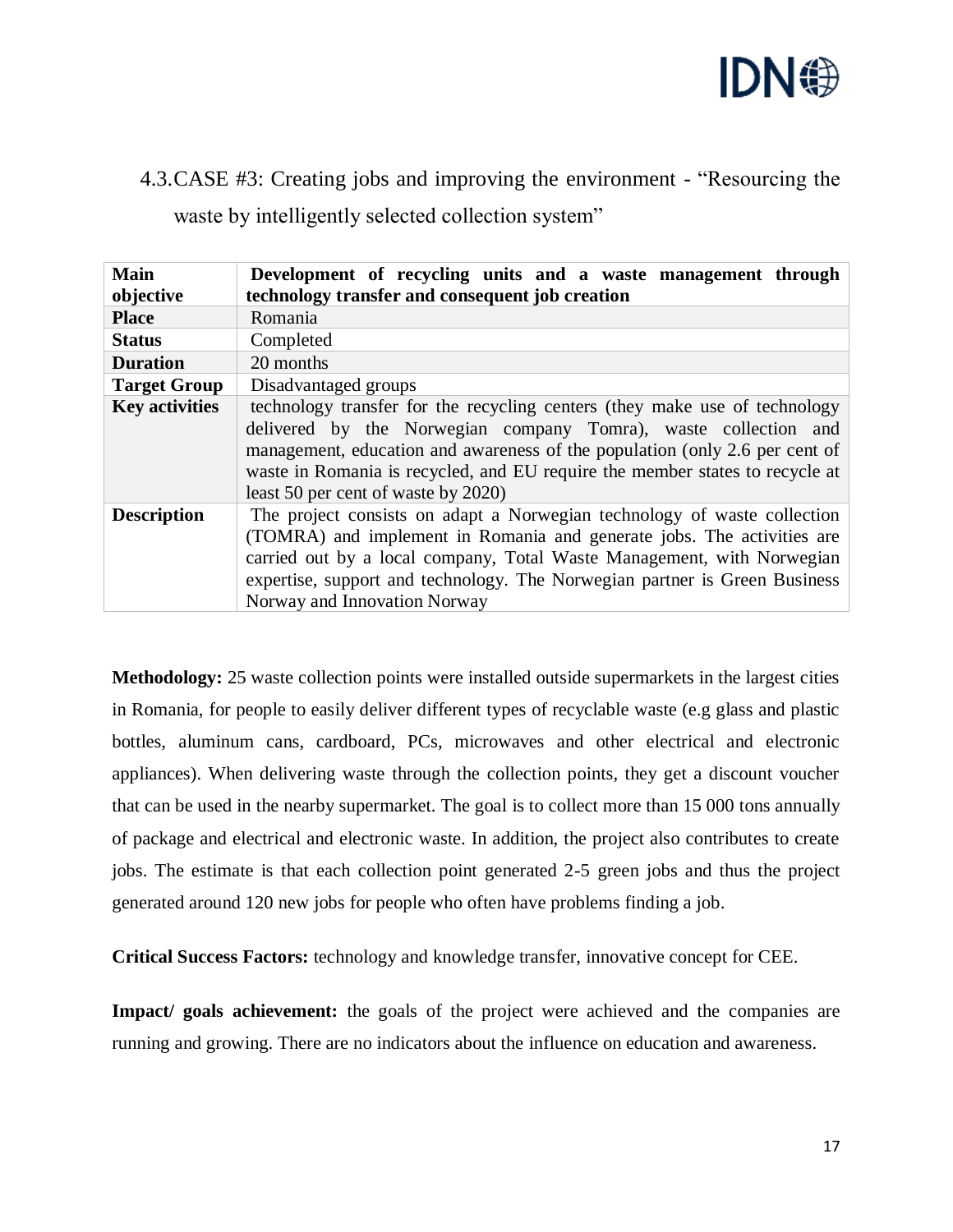

**Connection with job creation, entrepreneurship, green initiatives:** job creation as a consequence of green initiatives.

**Other information/ comments:** also on technology and expertise transfer: http://eeagrants.org/News/2016/Being-green-is-good-business#story.

**Contact:** http://www.twmanagement.ro/en/contact/

**Source:** [http://www.twmanagement.ro/en/;](http://www.twmanagement.ro/en/) [http://en.greenbusiness.no/articles/grand-launch-of](http://en.greenbusiness.no/articles/grand-launch-of-romania%E2%80%99s-tomra-based-recycling-system)[romania%E2%80%99s-tomra-based-recycling-system;](http://en.greenbusiness.no/articles/grand-launch-of-romania%E2%80%99s-tomra-based-recycling-system) [http://eeagrants.org/project](http://eeagrants.org/project-portal/project/RO17-0014)[portal/project/RO17-0014](http://eeagrants.org/project-portal/project/RO17-0014)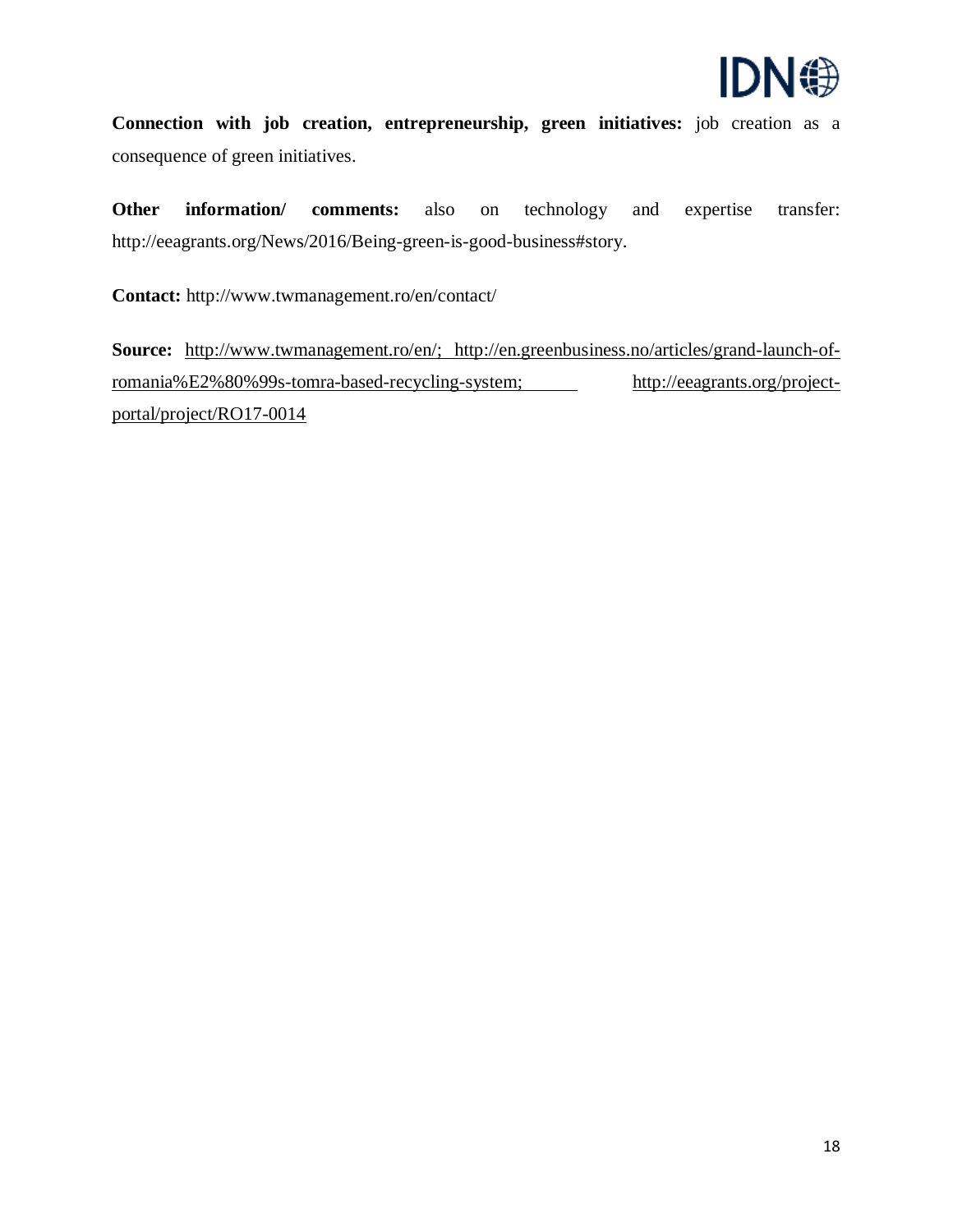

| <b>Main</b><br>objective | Foster social entrepreneurship in Kosovo among disadvantaged groups                                                                                                                                                                                                                                                                                                                                                                                                                                                                 |
|--------------------------|-------------------------------------------------------------------------------------------------------------------------------------------------------------------------------------------------------------------------------------------------------------------------------------------------------------------------------------------------------------------------------------------------------------------------------------------------------------------------------------------------------------------------------------|
| <b>Place</b>             | Kosovo                                                                                                                                                                                                                                                                                                                                                                                                                                                                                                                              |
| <b>Status</b>            | Active                                                                                                                                                                                                                                                                                                                                                                                                                                                                                                                              |
| <b>Duration</b>          | Ongoing (the program exists since 2009, the foundation since 2016)                                                                                                                                                                                                                                                                                                                                                                                                                                                                  |
| <b>Target Group</b>      | Aspiring entrepreneurs                                                                                                                                                                                                                                                                                                                                                                                                                                                                                                              |
| <b>Key activities</b>    | Local networks, contextual knowledge on business creation, and vocational<br>training. The activities are performed in collaboration with local and central<br>authorities and with the Ministry of Labor and Social Welfare                                                                                                                                                                                                                                                                                                        |
| <b>Description</b>       | existing and new businesses and potential<br>social<br>It<br>supports<br>entrepreneurs through mentoring, business advisory services, equipment and<br>work space and provides certified preparatory vocational trainings that equip<br>participants with the skills necessary to improve their employability. They<br>focus on Roma, Ashkalia, and Egyptian communities and, through their work,<br>help them turning their ideas into social enterprises and, then, together work<br>towards the sustainability of their business |

#### <span id="page-19-0"></span>4.4.CASE #4: Social Business Incubator Foundation Mitrovicë/a (SBIFM)

**Methodology**: They operate by 'steps', being:

- 1. Selection of best business ideas. In parallel, the incubator management team defines the relevant issues they want to focus on (with the partnership of local subject experts). Then, the SBI identifies opportunity platforms for potential successful ventures. When identified, the business ideas are developed and improved together with entrepreneurs and experts so they can pitch the ideas into a start-up.
- 2. The incubator team identifies the best ideas (main criteria is to match the ideas with the most promising sectors for business development).
- 3. The incubator team assists the entrepreneurs in developing a business plan, business diagnostics, and a semester evaluation.
- 4. The incubator announces the selected business ideas.
- 5. The incubator team purchases the equipment/tools needed for the selected entrepreneurs and simultaneously provides space and consultancy.
- 6. The startups build sustainable products or services.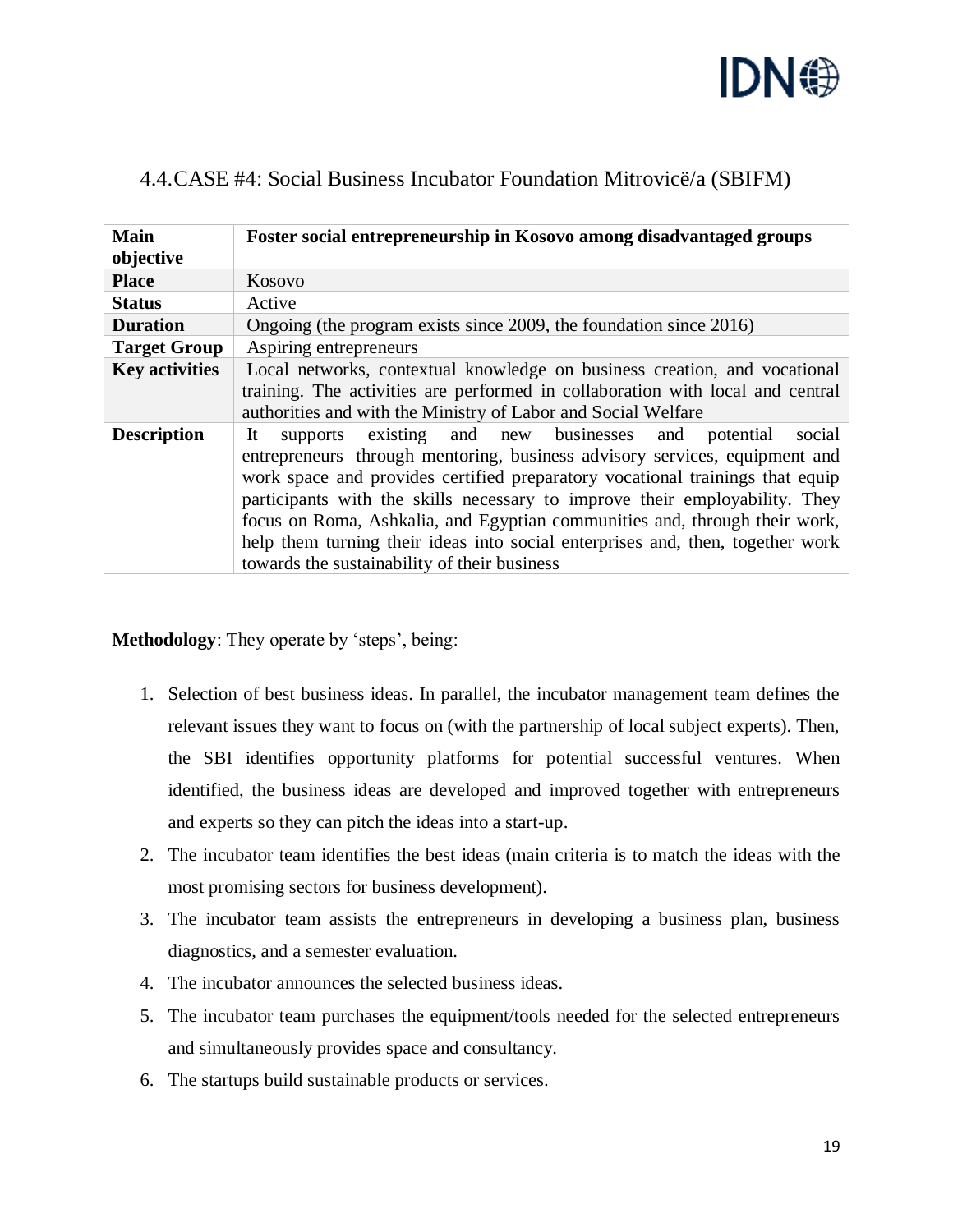

- 7. The incubator team makes deals with strategic partners such as local government, stakeholders, and companies.
- 8. The startups register their business.
- 9. The incubator team develops indicators of success for the start-up.
- 10. The incubator team assists the startups in developing their marketing research and a strategy.
- 11. The incubator team assists in developing a financial model, cash flow, e-banking, and bank transfers.

**Critical Success Factors:** Criterious initial selection based on the market; systemic support, covering different areas of a business; providing a space for the entrepreneurs in the incubator; assistance with networks.

**Impact/ goals achievement:** This is a recent initiative, thus hard to measure impact. They are a product of the 'success' of the incubator program within the Danish Refugee Council, and are operating mostly in the same way. So far, they have held different trainings, did business trips and started a round of incubated social business in 2017.

**Connection with job creation, entrepreneurship, green initiatives:** it is mostly focused on entrepreneurship and job creation for Roma and other minorities, but has a focus on sustainability and social businesses.

#### **Other information/ comments:** -

**Contact:** [info@sbifm.org/](mailto:info@sbifm.org/) Tel: +381 (0) 38 742 434

<span id="page-20-0"></span>**Source:** [http://drc-kosovo.org/support-to-roma-ashkali-and-egyptian-communities-in-mitrovica/;](http://drc-kosovo.org/support-to-roma-ashkali-and-egyptian-communities-in-mitrovica/) http://sbifm.org/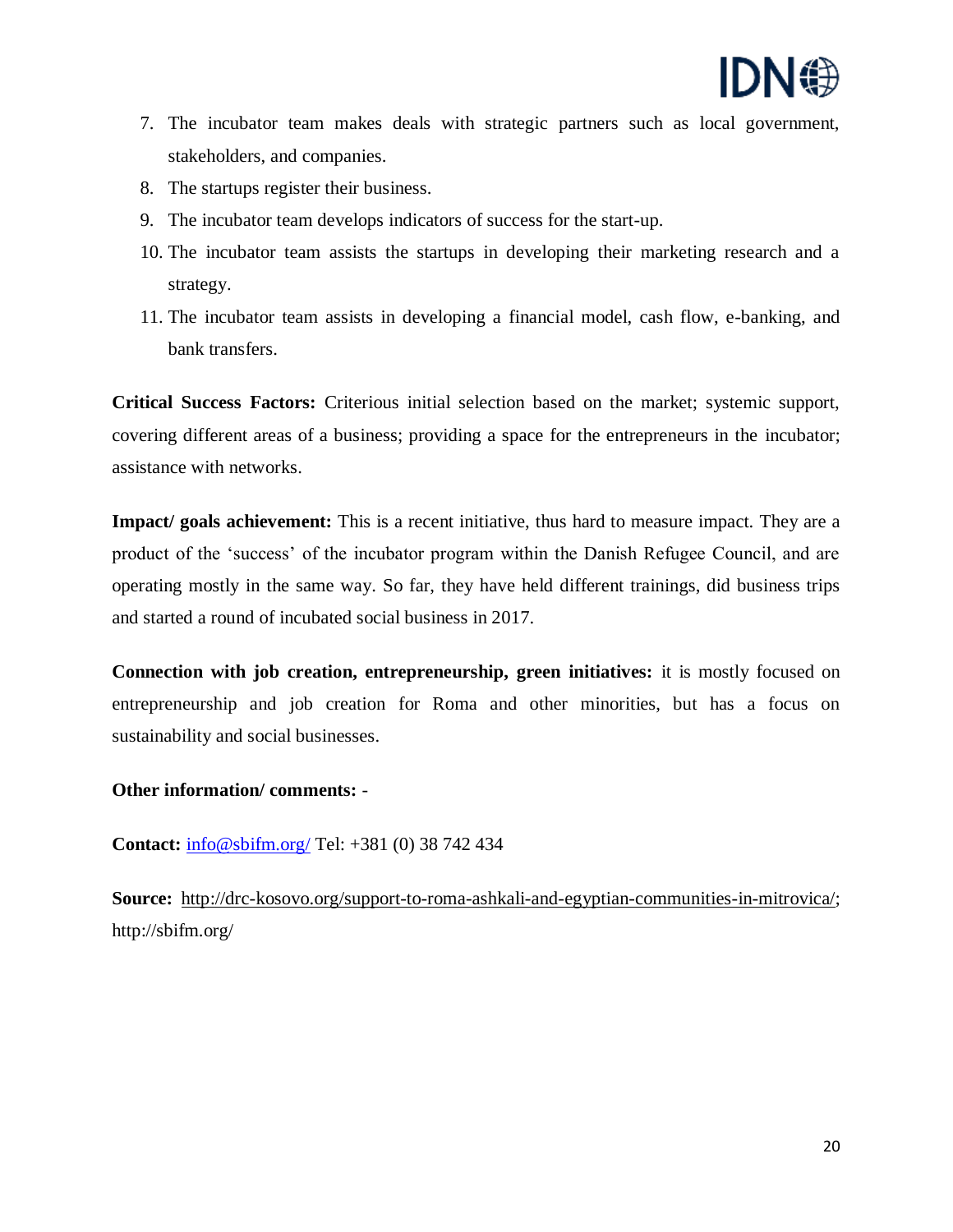

#### 4.5.CASE #5: Plovdiv Youth Centre

| <b>Main</b><br>objective | A meeting place and a center where youth can receive practical help to<br>enter the labor market, learn new competencies and skills and practice<br>them.                                                                                                                                                                                                                                                                                                                                                                |
|--------------------------|--------------------------------------------------------------------------------------------------------------------------------------------------------------------------------------------------------------------------------------------------------------------------------------------------------------------------------------------------------------------------------------------------------------------------------------------------------------------------------------------------------------------------|
| <b>Place</b>             | <b>Bulgaria</b>                                                                                                                                                                                                                                                                                                                                                                                                                                                                                                          |
| <b>Status</b>            | Active                                                                                                                                                                                                                                                                                                                                                                                                                                                                                                                   |
| <b>Duration</b>          | Ongoing (39 months for the full establishment)                                                                                                                                                                                                                                                                                                                                                                                                                                                                           |
| <b>Target Group</b>      | Roma and Youth (15-29 years)                                                                                                                                                                                                                                                                                                                                                                                                                                                                                             |
| <b>Description</b>       | Four centers were established and were open to young people between the ages<br>of 15 and 29 (Roma youth are a key target group). The centers serve as a<br>meeting place (Roma people face difficulty in meeting people from outside<br>their community and from different ethnic backgrounds), but mostly as a place<br>where they can receive practical help on entering the labor market (e.g. help<br>with their CVs and applications) and learning new skills through vocational<br>training and other activities. |

Key activities/ Methodology: Besides the [construction/repair](http://youthcentre.plovdiv.bg/en/detail/7/14#.WUuCf441-Uk) of the center itself, the first activities are concerned with running it, such as equipping the place, recruiting a team and so on. Regarding activities for the youth, they focus on:

- organizing and participation in youth exchanges
- participation in non-formal educational activities- civic education, development of social competences, youth leadership, etc.;
- work with programmes for integration of youths, who are dropping out of school;
- organizing and participation in clubs;
- participation in voluntary initiatives;
- free access to Internet and media based platforms;
- organization and implementation of [round tables](http://youthcentre.plovdiv.bg/en/detail/7/119#.WUuDr441-Uk) with representatives of stakeholdersyouth NGOs, social and health workers, representatives of institutions, educational organizations, etc.;
- organization of [informational campaigns](http://youthcentre.plovdiv.bg/en/detail/7/120#.WUuDwo41-Uk) about the problems of the young people at risk;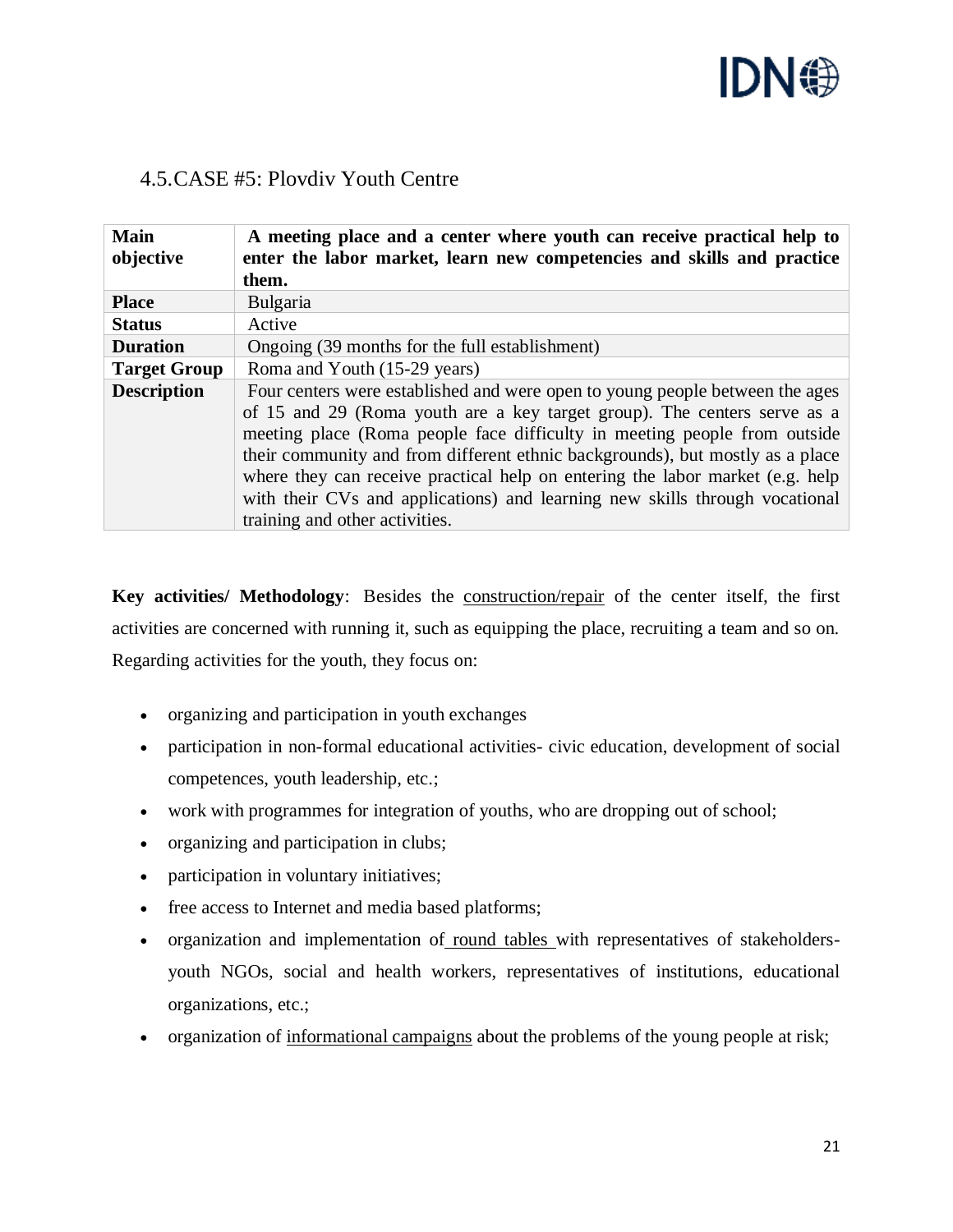

They also organize workshops, meetings, language courses: [http://youthcentre.plovdiv.bg/en/topics.](http://youthcentre.plovdiv.bg/en/topics)

**Critical Success Factors:** [clear indicators,](http://eeagrants.org/News/2014/Empowering-Roma-youth#facts) public support, fully funded project.

**Impact/ goals achievement:** there are no indicators of impact measurement, but the center was replicated and is very active. They host several trainings, workshops, events every month for hundreds of youth, have support from public authorities and partnership with schools from other countries, who regularly visit them through internships.

**Connection with job creation, entrepreneurship, green initiatives:** job creation and entrepreneurship with greater focus on youth.

**Other information/ comments:** grant from EEA grants  $(\epsilon \ 974958)$ ; similar project: <http://eeagrants.org/News/2017/Picking-up-drop-outs-delivering-capable-employees>

**Contact:** [youth.centre.plovdiv@gmail.com;](mailto:youth.centre.plovdiv@gmail.com) Dimitria Todorova-Andonova– Youth Centre Director, Tel.: +359 32 539 511

<span id="page-22-0"></span>**Source:** [http://eeagrants.org/News/2014/Empowering-Roma-youth#facts;](http://eeagrants.org/News/2014/Empowering-Roma-youth#facts) <http://youthcentre.plovdiv.bg/en>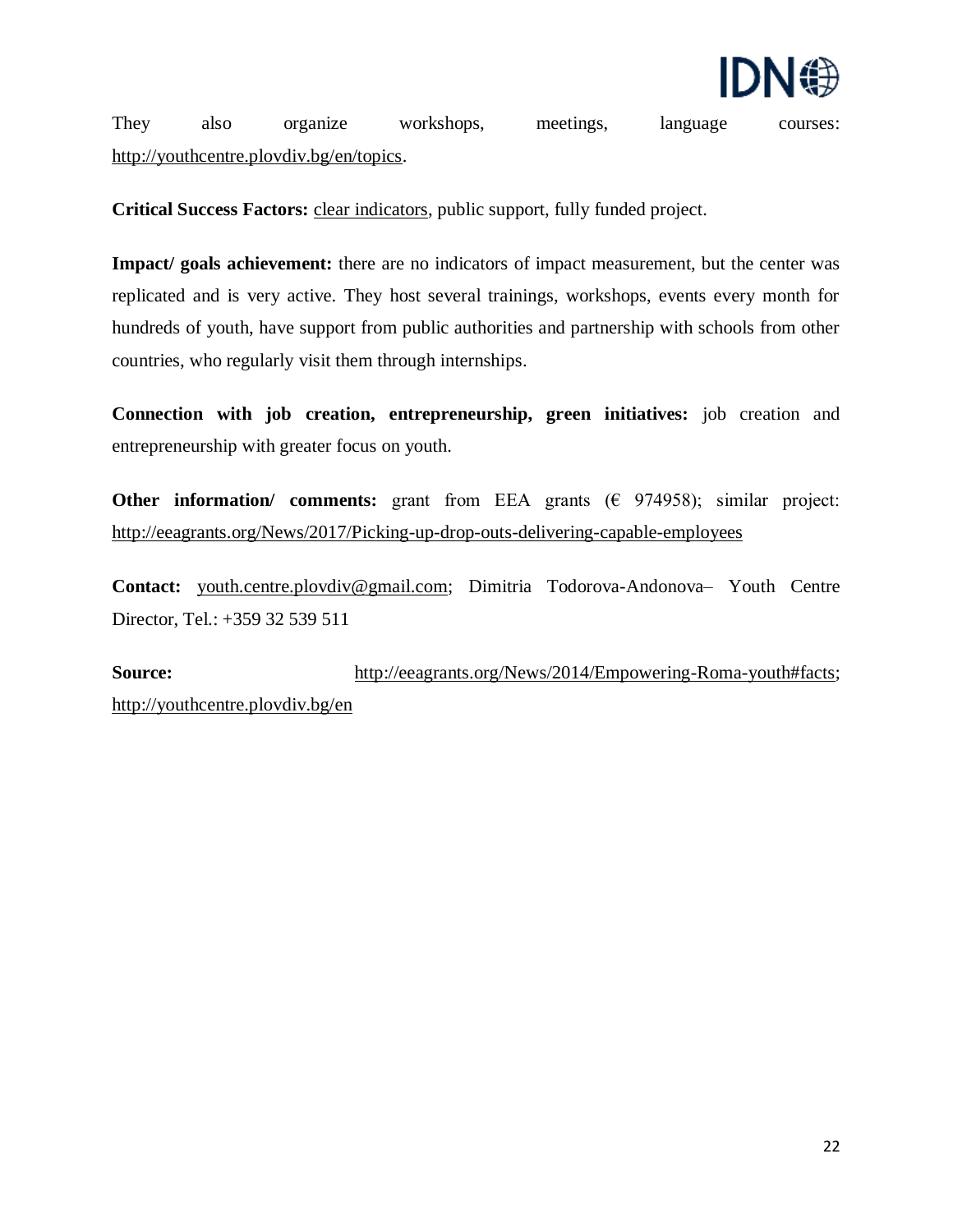

# 4.6.CASE #6: Greenovation Challenge: forming competences of innovation in sustainable development for youth

| <b>Main</b><br>objective | Educate high school students on innovation, sustainability and topics<br>related to the environment                                                                                                                                                                                                                                                                      |
|--------------------------|--------------------------------------------------------------------------------------------------------------------------------------------------------------------------------------------------------------------------------------------------------------------------------------------------------------------------------------------------------------------------|
| <b>Place</b>             | Romania and Norway                                                                                                                                                                                                                                                                                                                                                       |
| <b>Status</b>            | Finished                                                                                                                                                                                                                                                                                                                                                                 |
| <b>Duration</b>          | 2009-2014; 2014-2016                                                                                                                                                                                                                                                                                                                                                     |
| <b>Target Group</b>      | <b>High School Youth</b>                                                                                                                                                                                                                                                                                                                                                 |
| <b>Key activities</b>    | Educational workshops, learning by doing processes.                                                                                                                                                                                                                                                                                                                      |
| <b>Description</b>       | the project was designed to help young people better understand<br>environmental challenges facing rural and mountain communities and develop<br>their problem-solving skills. Junior Achievement Romania partnered with Ungt<br>Entreprenørskap Sogn og Fjordane and Association Romontana and carried a<br>bilateral project of environmental education Romania-Norway |

**Methodology:** The development of the methodology to be used (which was JA Romania's) involved field work, meaning school visits - Primary, Middle and High schools, both urban and rural. Each school level was doing a 'module' of the program, e.g. Middle Schools were doing Personal Economics and Enterprise in Action, while High Schools were doing one or more of Student Company, Business Ethics, To be a Leader, and Job Shadow Programs. In addition to visiting schools, the evaluation team met with an inspector from the Ministry of Education, members of the business community, as well as JA alumni. Specifically, the project involved teachers and high school students in mountainous areas and aimed at young people skills for innovation in sustainable development and offers a unique educational experience through:

- Conduct the class in a way JA practical educational activities, learning by doing, on environmental issues (Eco-NOMI), facilitated by teachers who have received training and free educational materials;
- Student participation in activities of civic literacy and engagement with community and communication with local authorities and a competition for innovative solving of problems of sustainable development of mountain areas (stages: local, national, international);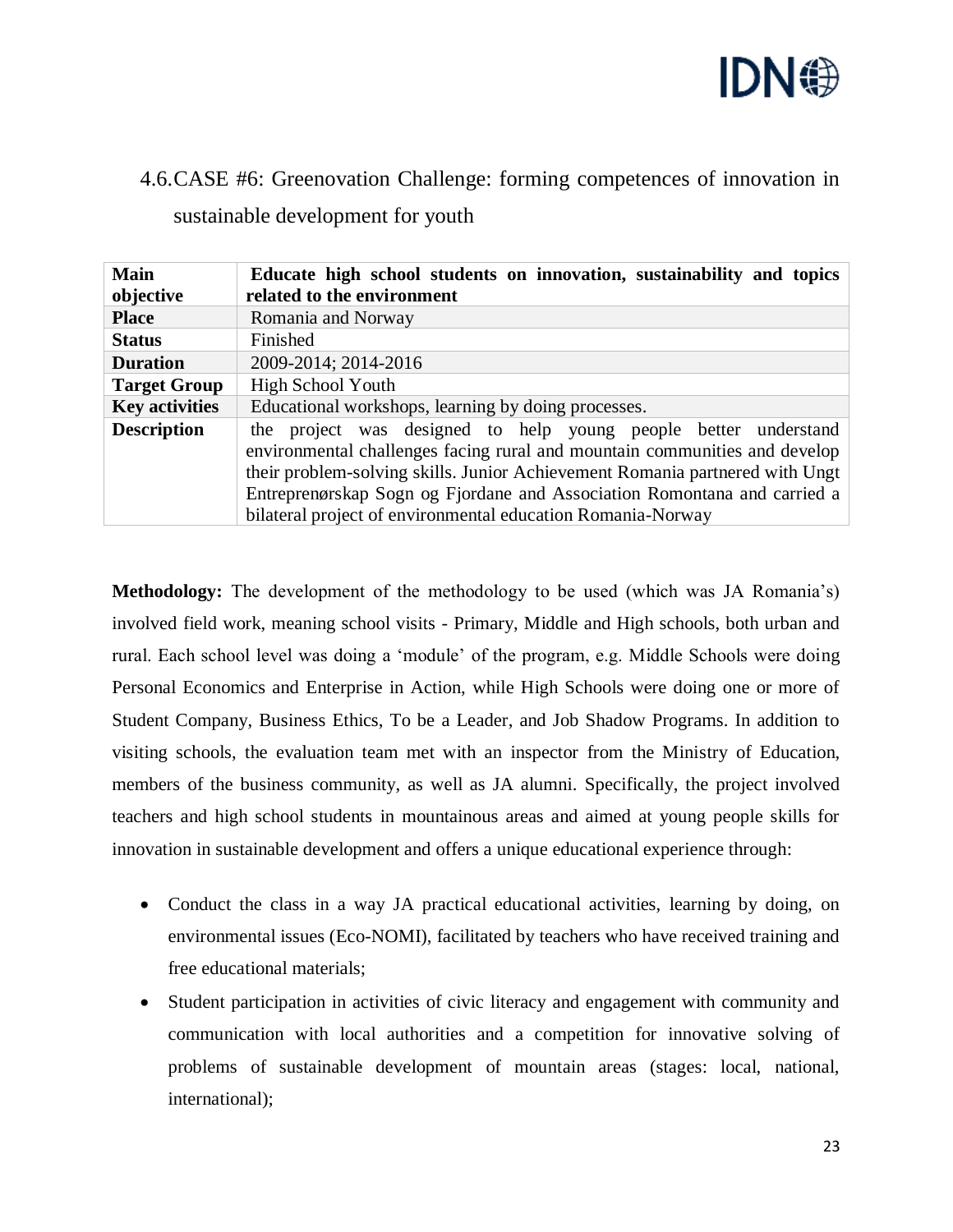

• Romanian and Norwegian student involvement in educational events bilateral to generate concrete solutions to sustainability problems existing in mountain areas.

**Critical Success Factors**: use of a previously tested/ successful methodology (JA); community and authorities' engagement; gamification; winners to win a study trip to Norway.

**Impact/ goals achievement**: According to Junior Achievement, the project was quantitative and qualitatively impactful. It involved 50 teachers and 950 high school students and was further replicated.

**Connection with job creation, entrepreneurship, green initiatives:** initiative to foster green entrepreneurship for both high school students and teachers, since they are learning the methodology and can replicate with their regular students.

**Other information/ comments:** Similar project, in Bulgaria [\(http://eeagrants.org/News/2015/Developing-green-innovators-of-the-future#story\)](http://eeagrants.org/News/2015/Developing-green-innovators-of-the-future#story); project funded by EEA Grants.

**Contact:** [office@jaromania.org,](mailto:office@jaromania.org) (received reply from alice.dutu@jaromania.org)

**Source**: [http://eeagrants.org/News/2016/Romanian-and-Norwegian-students-rise-to-green](http://eeagrants.org/News/2016/Romanian-and-Norwegian-students-rise-to-green-challenge#facts)[challenge#facts;](http://eeagrants.org/News/2016/Romanian-and-Norwegian-students-rise-to-green-challenge#facts) [http://greenovationchallenge.jaromania.org/;](http://greenovationchallenge.jaromania.org/) https://www.jaromania.org/proiecte/greenovation-challenge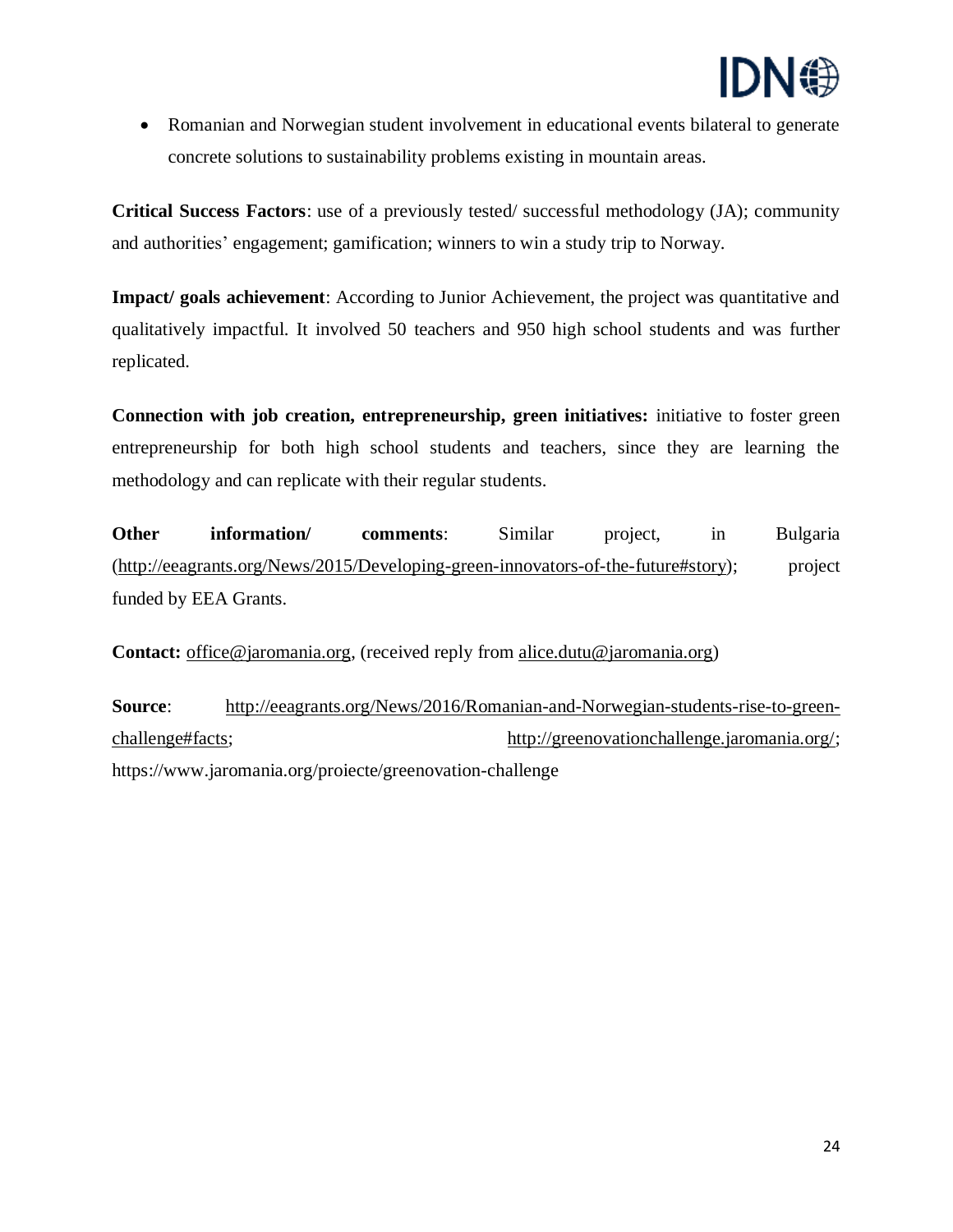

| <b>Main</b><br>objective | To represent Roma as a minority and provide a space for their integration<br>and inclusion                                                                                                                                                                                                                           |
|--------------------------|----------------------------------------------------------------------------------------------------------------------------------------------------------------------------------------------------------------------------------------------------------------------------------------------------------------------|
| <b>Place</b>             | Lithuania                                                                                                                                                                                                                                                                                                            |
| <b>Status</b>            | Active (established in 2012)                                                                                                                                                                                                                                                                                         |
| <b>Duration</b>          | Ongoing                                                                                                                                                                                                                                                                                                              |
| <b>Target Group</b>      | Roma minorities                                                                                                                                                                                                                                                                                                      |
| <b>Key activities</b>    | It depends on the project. Overall, they run specific activities to address the<br>mentioned challenges                                                                                                                                                                                                              |
| <b>Description</b>       | The Roma Integration House aims to represent Roma minority, especially<br>Roma women all over the Lithuania. It seeks to address the challenges<br>experienced by Roma women in education, child care, the domestic<br>environment and unemployment. They also represent Roma issues to<br>governmental institutions |

#### <span id="page-25-0"></span>4.7.CASE #7: Roma Integration House (various projects)

**Methodology**: it depends of the project. For example:

Project 1) Entrepreneurship of Roma Women

The Entrepreneurship of Roma Women project was implemented over a period of eight months and was supported by the US Embassy in Vilnius, receiving additional support from the Ministry of Culture. The eight young women who participated in the project were unemployed, although some were occasionally engaged in artistic performances in concerts and cultural events. This project was their first opportunity to work towards receiving a qualification. Activities included workshops on design, embroidery and sewing skills, a training course in English, developing a website, and producing two exhibitions with the pictures and costumes they created. The young women produced 10 original handcrafted framed pictures of embroidery, and five original, traditional Roma costumes. The project combined entrepreneurial activities and skills by exploring elements of the Roma culture. This proved to be innovative, enriching and motivating for everyone concerned. The project showed the young women that they are able to organize activities on a business and management level. Through the exhibitions, they also contributed to the enhancement of the image of the Roma women in Vilnius.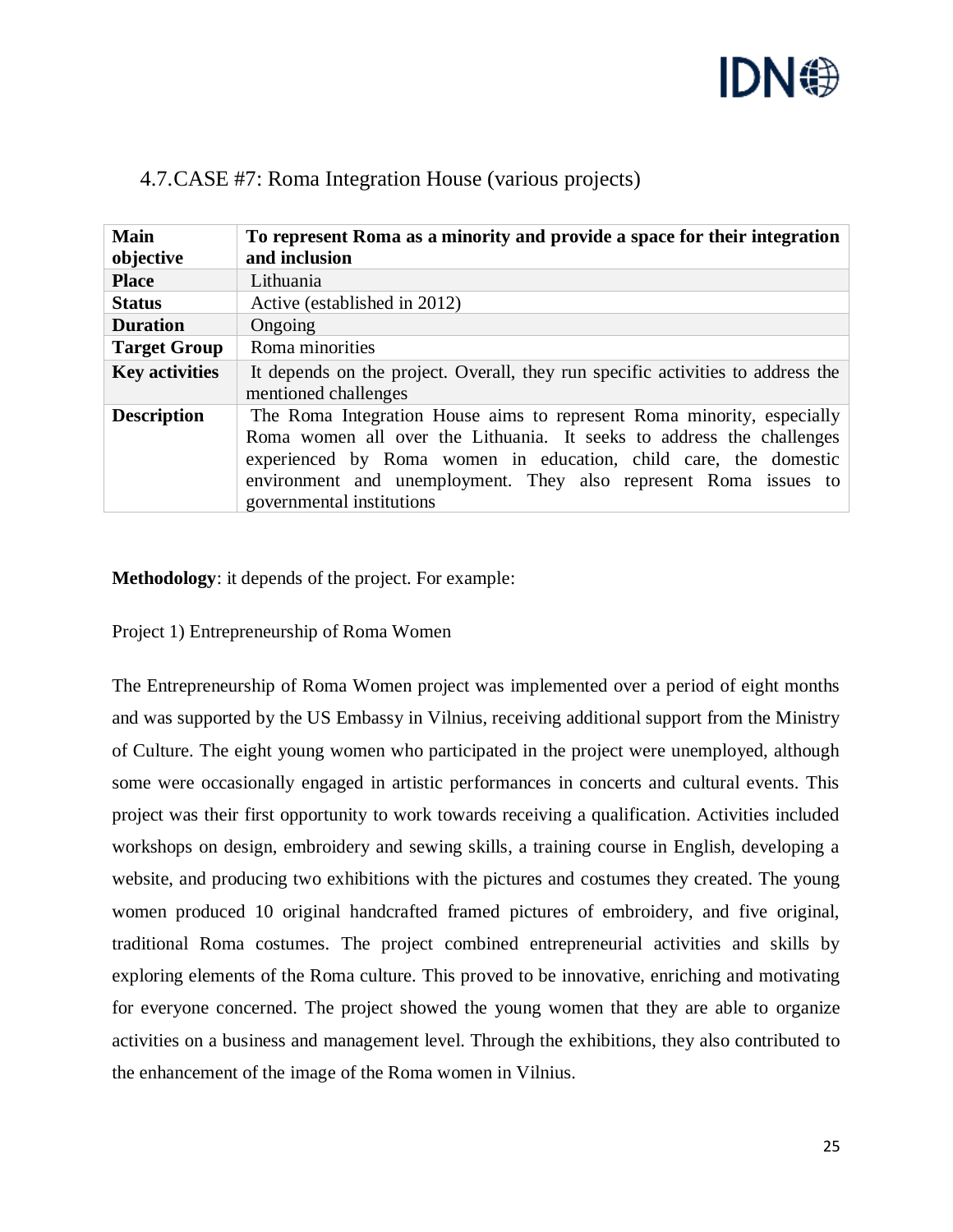

Project 2) Participation in Action (following project 1)

It was run by the young women themselves, where Roma Integration House provided the opportunity, space and support for participation in the project.

Thus, as part of increasing the entrepreneurial skills of the young Roma women, the project provided opportunities to increase practical skills, relationship building and independence. The young women were expected to guide the process, manage the project, promote the results, and to bring it all to the community – thereby creating a space of participation in the community for themselves. They developed, coordinated, implemented and developed all aspects of their participation. They achieved this through learning practical skills in administration, website development, the staging of exhibitions, and public relations activities. All of this led to the development of confidence in themselves and others.

- Participation in the Roma Community: The project provided the young Roma women with an opportunity to demonstrate the potential of young Roma women to promote social change for themselves and their families in a challenging social context. Through their entrepreneurship, the young women challenged the majority perceptions of the role of Roma women. They showed themselves capable of organizing activities outside of the domestic environment.
- Participation in the Wider Society: The project enabled them as Roma young women to make themselves visible to the wider community in a non-stereotypical role. Their participation and commitment represented an example of how young Roma women can challenge negative cultural images and become engaged in the community. They showed Roma culture to be an inspirational resource and provided an example of the potential for initiative of young Roma women from both poor and marginalized neighborhoods.

Project 3) Website and ecommerce development

The young Roma women developed a website that was the main instrument in promoting the work of the participants. It functioned as an online shop, inviting visitors to the site to browse, rent and buy costumes and other items handmade by the Roma women. It also featured the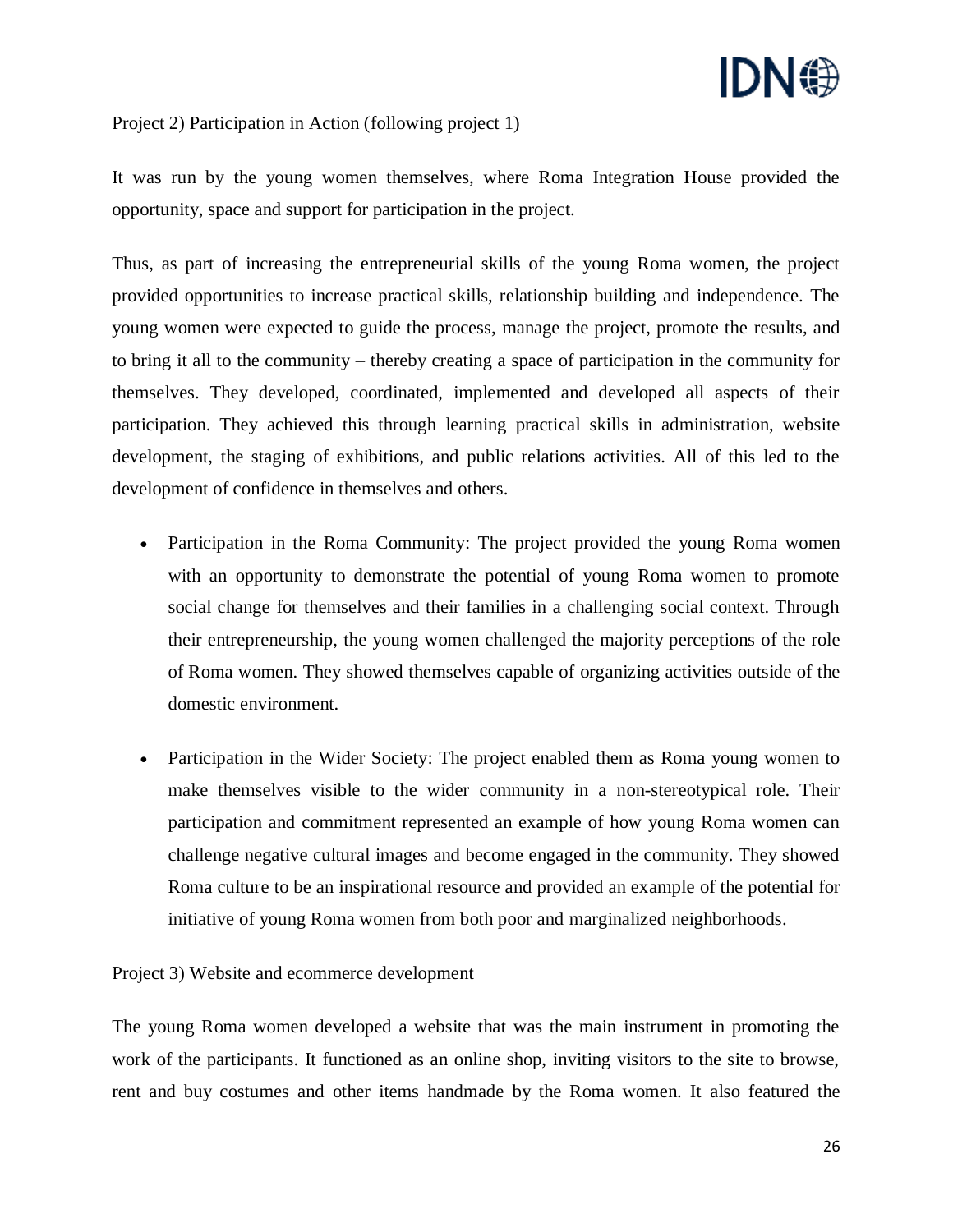

means for clients to submit a customized order. Revenue from the website was reinvested into new equipment and materials or compensation to the women for their working hours. This project provided qualifications and social competences to the young Roma women. It created a means for them to achieve, and to support themselves and their families financially. It provided them with the possibility of starting their own business. After the conclusion of the project, all the women continued working individually.

**Critical Success Factors:** link between economic opportunities (or the opportunity to be an economic agent) and the possibility to have access to social opportunities and participation in society. Through their active involvement in this economic project, Roma women also contributed to the change of their image in society. They challenged gender roles and they contributed to the improvement of the economic conditions of their families. This example highlights that improving economic conditions is a key step in moving towards participation.

**Impact/ goals achievement:** the house still exists and it seems to be a place where people to go to meet, gather and integrate. The projects have more specific measures and are described above.

**Connection with job creation, entrepreneurship, green initiatives:** both job creation and entrepreneurship for disadvantaged group within the Roma community.

**Other information/ comments:** entrepreneurship and innovation also better the image of Roma in the broader society. Also, by being self-employed and receiving training, Roma can produce and sell on their own, on fairs, associations or online, for example.

**Contact:** via Facebook/ +370 603 87130/ romaintegration@gmail.com

<span id="page-27-0"></span>Source: [http://www.coe.int/en/web/youth-roma/roma-integration-house-lithuania;](http://www.coe.int/en/web/youth-roma/roma-integration-house-lithuania) <https://www.facebook.com/RomaIntegrationHouse/timeline>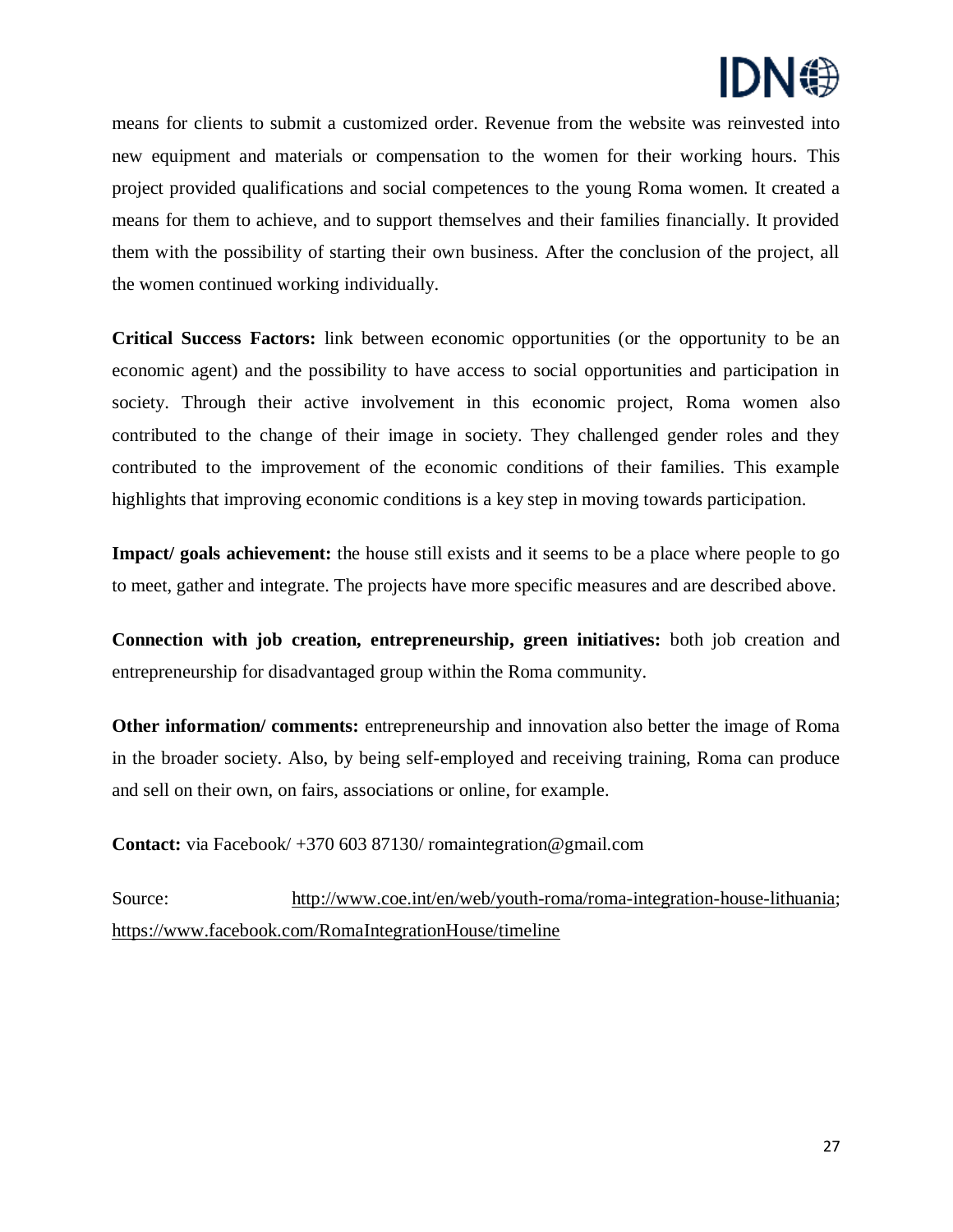

#### 4.8.CASE #8: Kiútprogram ('Way-out')

| <b>Main</b>         | Provides social microcredit, counseling and general support envisioning       |
|---------------------|-------------------------------------------------------------------------------|
| objective           | self-employment                                                               |
| <b>Place</b>        | Hungary                                                                       |
| <b>Status</b>       | Finished                                                                      |
| <b>Duration</b>     | June 2010 until December 2012 (subsequently continued in different formats)   |
| <b>Target Group</b> | Roma                                                                          |
| <b>Description</b>  | The focus of the project was the provision of microcredit for Roma inclusion. |
|                     | It was a pilot project run by the Polgár Foundation for Opportunities. The    |
|                     | project was primarily a 'social microcredit', and aimed to enable the         |
|                     | unemployed living in deep poverty $-$ primarily, but not exclusively Roma $-$ |
|                     | become self-employed. It counted on different partnerships (see below)        |



**Key activities/ Methodology:** The Kiútprogram provided participants with not only financial services (importantly, unsecured microloans), but also related social services from counselling to physically joining applicants to local municipalities for the registration of their businesses. The services were performed by field workers (who also often acted as social workers) providing a variety of business and social support services, which was a key feature of the program. As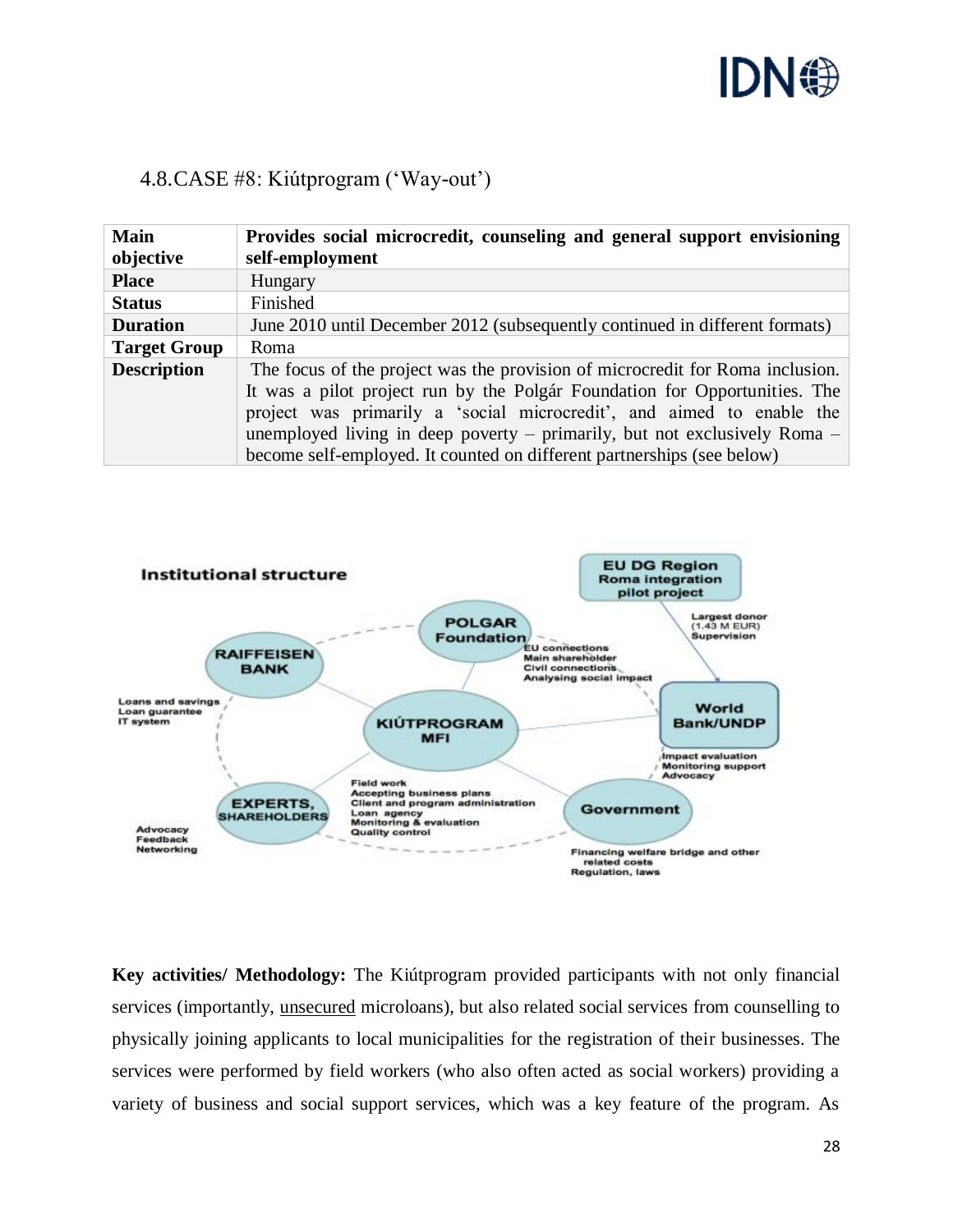

mentioned, field workers provided a multitude of services, including providing support developing the business plan, business registration support, and accounting support. Further, during operations the scope of tasks of the field workers was larger than originally anticipated. Field workers had to personally meet the clients at least once a week and provide continuous technical assistance support to the operation of the business (detailed description of activities and methodology, step by step, from pages 9 - 13).

**Critical Success Factors:** Clear target group; intensive follow-up; well-trained field workers familiar with social work, lending, and business; 'belief' on poor Roma as possible entrepreneurs; ongoing adjustments to improve the performance of the program; broad range of financial and social services; flexibility of the loan product; actively support potential clients identify business opportunities for which there is demonstrated demand.

**Impact/ goals achievement:** According to the evaluation report, the Kiútprogram was successful in targeting poor and mostly unemployed people, the majority Roma. Besides, assessing the cost effectiveness of the Kiútprogram pilot program is not straightforward, but the program may be considered cost effective (EUR 6,000 for a EUR 1,000 loan) compared to common active labor market policies. It was thus considered an impactful and sustainable practice (details, p. 28 [http://documents.worldbank.org/curated/en/710371468023347696/pdf/831450WP0Kiut00Box03](http://documents.worldbank.org/curated/en/710371468023347696/pdf/831450WP0Kiut00Box0379884B00PUBLIC0.pdf) [79884B00PUBLIC0.pdf\)](http://documents.worldbank.org/curated/en/710371468023347696/pdf/831450WP0Kiut00Box0379884B00PUBLIC0.pdf).

**Connection with job creation, entrepreneurship, green initiatives:** it can be considered a sustainable practice focusing on self-employment/ entrepreneurship, either financially and impact-wise.

**Other information/ comments:** according to the World Bank, the project could be replicated in Romania, Bulgaria, Czech Republic and Slovakia due to these countries characteristics on Roma integration/ inclusion.

**Contact:** -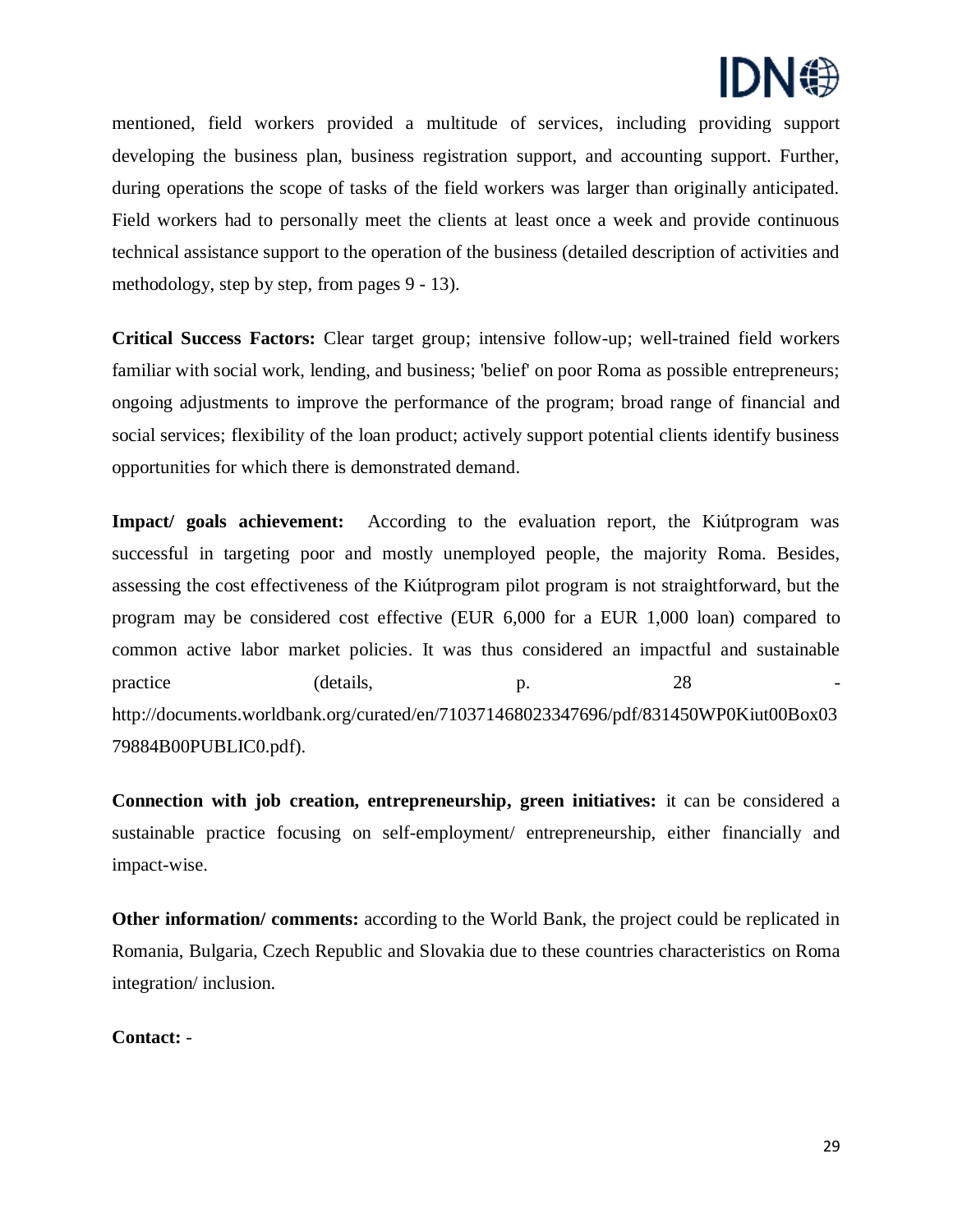

**Source:** 

<span id="page-30-0"></span>[http://documents.worldbank.org/curated/en/710371468023347696/pdf/831450WP0Kiut00Box03](http://documents.worldbank.org/curated/en/710371468023347696/pdf/831450WP0Kiut00Box0379884B00PUBLIC0.pdf) [79884B00PUBLIC0.pdf](http://documents.worldbank.org/curated/en/710371468023347696/pdf/831450WP0Kiut00Box0379884B00PUBLIC0.pdf)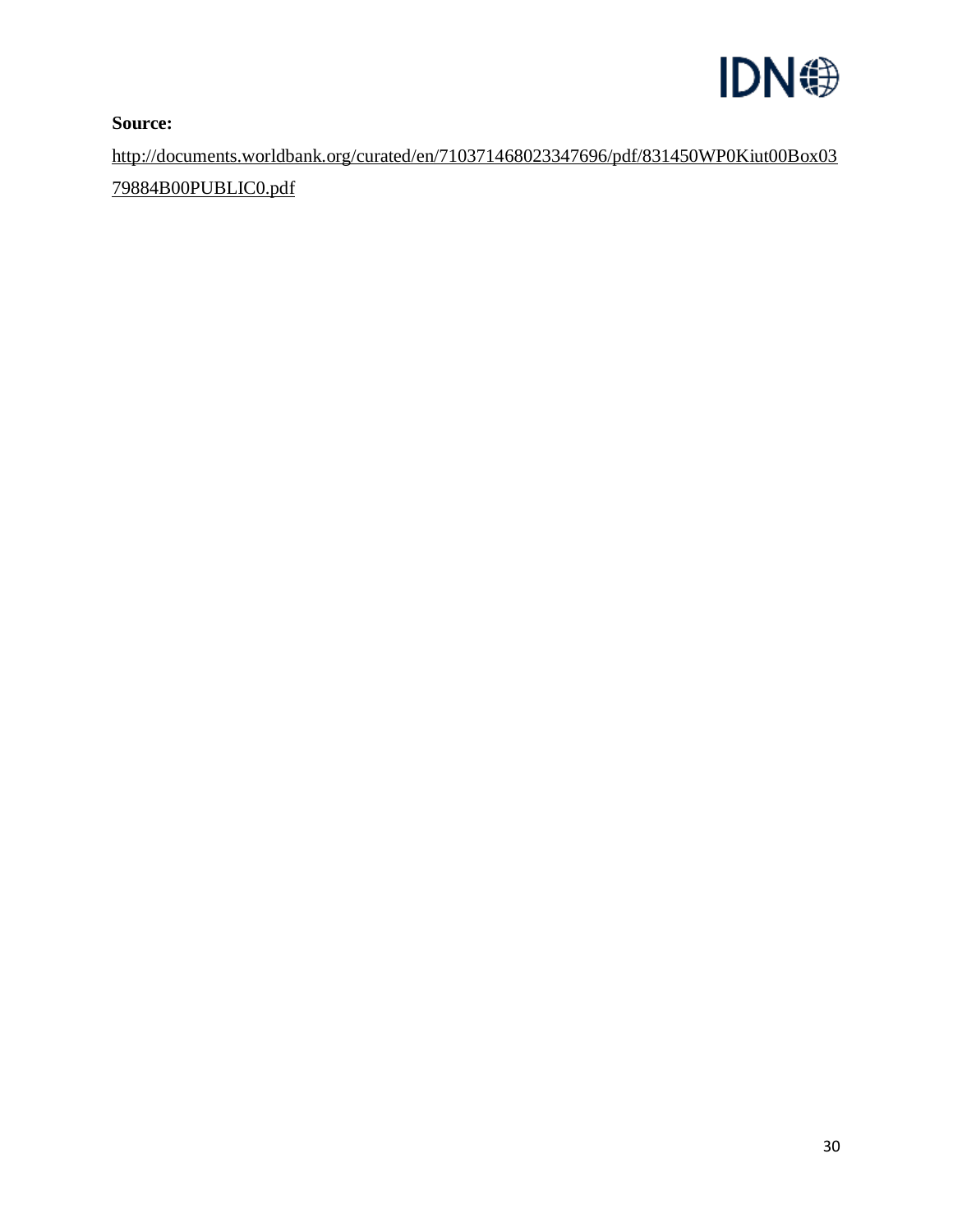

| Main objective        | Tackle poverty through educational and vocational programs                                                                                                                                                                                                                                                                                                                                                                                                                                                                              |
|-----------------------|-----------------------------------------------------------------------------------------------------------------------------------------------------------------------------------------------------------------------------------------------------------------------------------------------------------------------------------------------------------------------------------------------------------------------------------------------------------------------------------------------------------------------------------------|
| <b>Place</b>          | Romania                                                                                                                                                                                                                                                                                                                                                                                                                                                                                                                                 |
| <b>Status</b>         | Active (since 1998)                                                                                                                                                                                                                                                                                                                                                                                                                                                                                                                     |
| <b>Duration</b>       | Ongoing                                                                                                                                                                                                                                                                                                                                                                                                                                                                                                                                 |
| <b>Target Group</b>   | Roma                                                                                                                                                                                                                                                                                                                                                                                                                                                                                                                                    |
| <b>Key activities</b> | They perform different activities under their projects. The main activities<br>focus on construction, educational and vocational workshops, music and<br>language school, youth and integration centers, general donations and material<br>assistance to local families etc.                                                                                                                                                                                                                                                            |
| <b>Description</b>    | FAST supports underprivileged children and families in Brasov County, in<br>the center of Romania. Since 1998, they have worked towards their vision of<br>an integrated, socially accepting Romanian society by helping the<br>marginalized and impoverished among majority to achieve their full potential.<br>They offer educational and social assistance to those in need at their<br>Educational Centre "Ziurel", as well as in local schools and poor areas of the<br>community. Since 2002, they re-focused towards Roma people |

#### 4.9.CASE #9: FAST Romania (various projects)

**Methodology**: They have plenty of projects under four main focuses:

- Better homes: help families in critical living situations to build new pre-fabricated homes for themselves, vocational workshops to help students learn construction skills, Carpentry Programme (works with volunteers from Romania and abroad).
- The Mission house: comprises the social care initiatives, and goes from feeding children, working with elderly to education, designing educational programs for children living in rural areas, and helping local disadvantaged communities to improve their educational facilities.
- Education defeats Poverty: activities which happened in the Integration Center funded in 2013, and involves informal education, sports, computer and English classes, play room, arts and crafts, music and recreational activities, for children and youth.
- "Windows to the Future" Training Centre: the organization's training center, which focus mostly on construction.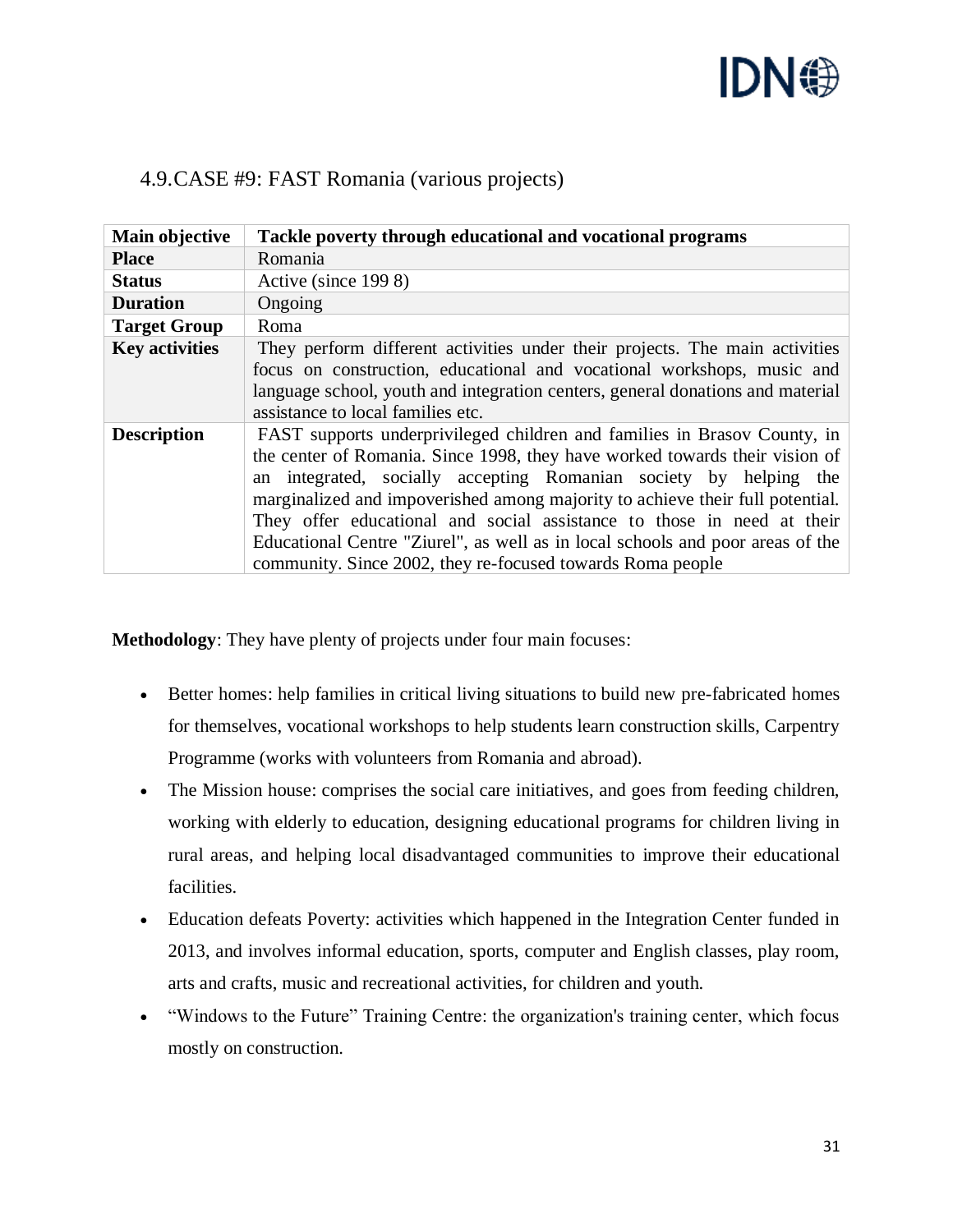

**Critical Success Factors:** they operate with a fixed team, but expand their actives based in volunteering; have a clear focus in each project; work with a clear target group.

**Impact/ goals achievement:** the organization exists since 1998 and keeps growing. Although they don't provide specific indicators, they offer plenty of activities and are continuously expanding.

**Connection with job creation, entrepreneurship, green initiatives**: in a way, connects with all three, mostly through the self-employment initiative on carpentry and construction, which involves recycling and general sustainability practices.

**Other information/ comments**: -

**Contact:** contact@fastromania.eu

<span id="page-32-0"></span>**Source**: http://www.fastromania.eu/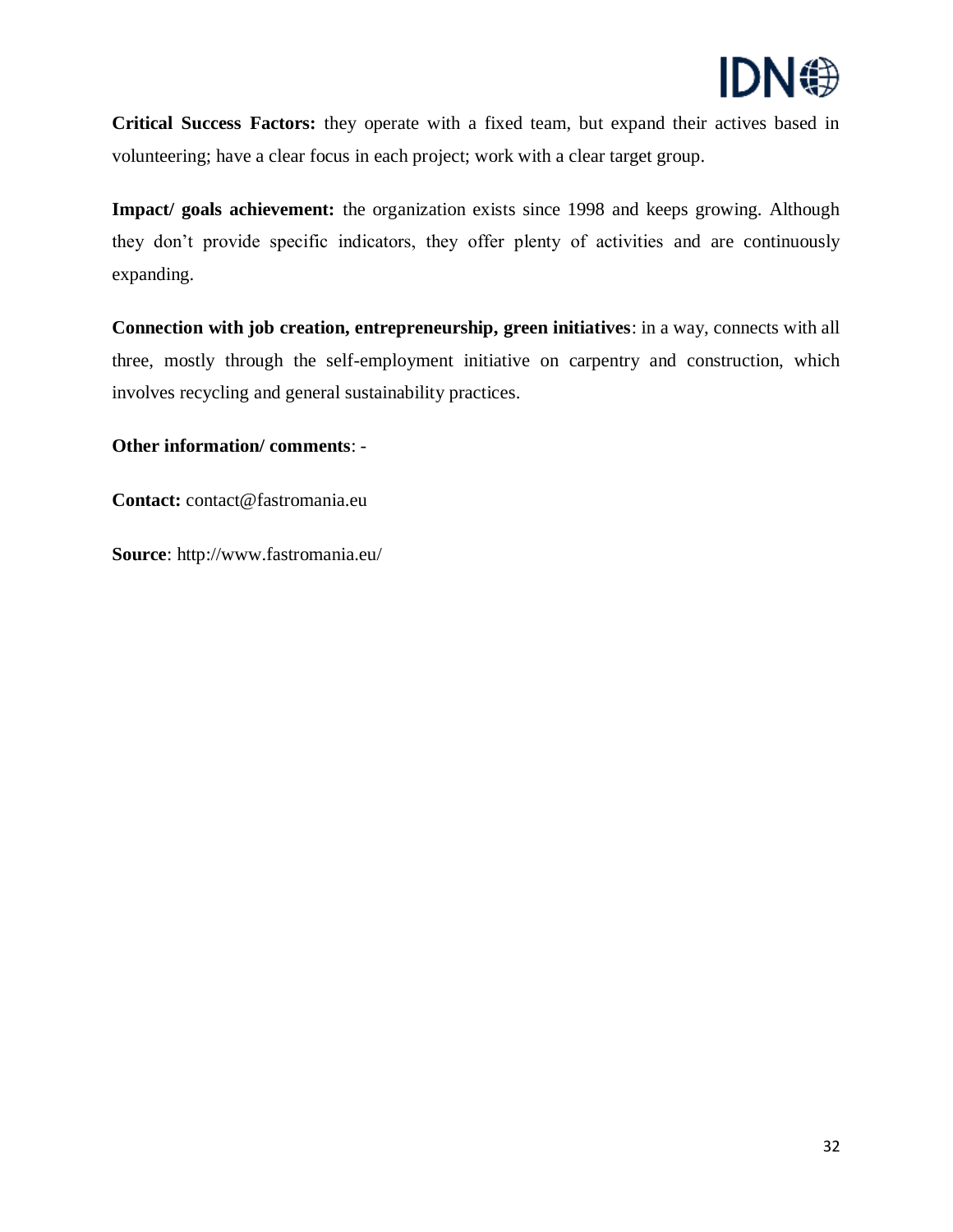

| Main objective        | Be an alternative of employment for Roma and complement their<br>monthly income |
|-----------------------|---------------------------------------------------------------------------------|
| <b>Place</b>          | Hungary                                                                         |
| <b>Status</b>         | Active (started in 2008)                                                        |
| <b>Duration</b>       | Ongoing                                                                         |
| <b>Target Group</b>   | Roma                                                                            |
| <b>Key activities</b> | Farming/agriculture                                                             |
| <b>Description</b>    | it started with the objective to create a Roma-led agricultural cooperative,    |
|                       | financed by Polgár Foundation which partnered with local leaders                |

#### 4.10. CASE #10: Igrici Roma Cooperative

**Methodology**: During the initial 9 months, the starting group focused on raising funds, negotiate with non-Roma landowners (who were initially reluctant to sell land to Roma), sought advice from agricultural experts, drafted the charter of the business and registered it officially. They started the cooperative with 52 hectares of land and signed a contract with a company processing pickled vegetables. The 20-40 people who worked the land received a monthly wage of 350 EUR, increasing their net income by 50 to 90 %. In 2010, the cooperative bought another 15 hectares of land. The 40-70 Roma working for the cooperative received an average monthly income of 450 EUR, but some of the 50 affected families earned as much as 1,500 EUR a month. The change in their material conditions resulted in a decrease in petty crime and the weakening of anti-Roma sentiment in an area where the far-right party had registered significant gains.

**Critical Success Factors:** there was a figure who possessed extensive agricultural knowledge and the capacity to lobby stakeholders and organize the life of the cooperative; a state-owned horticultural cooperative existed before, so many people had basic skills in the field; they counted on mentors to inject social and cultural capital.

**Impact/ goals achievement**: goals were over-achieved (see methodology) and the project had a direct impact on Roma's lives.

**Connection with job creation, entrepreneurship, green initiatives:** all of them, mostly lowskilled green jobs.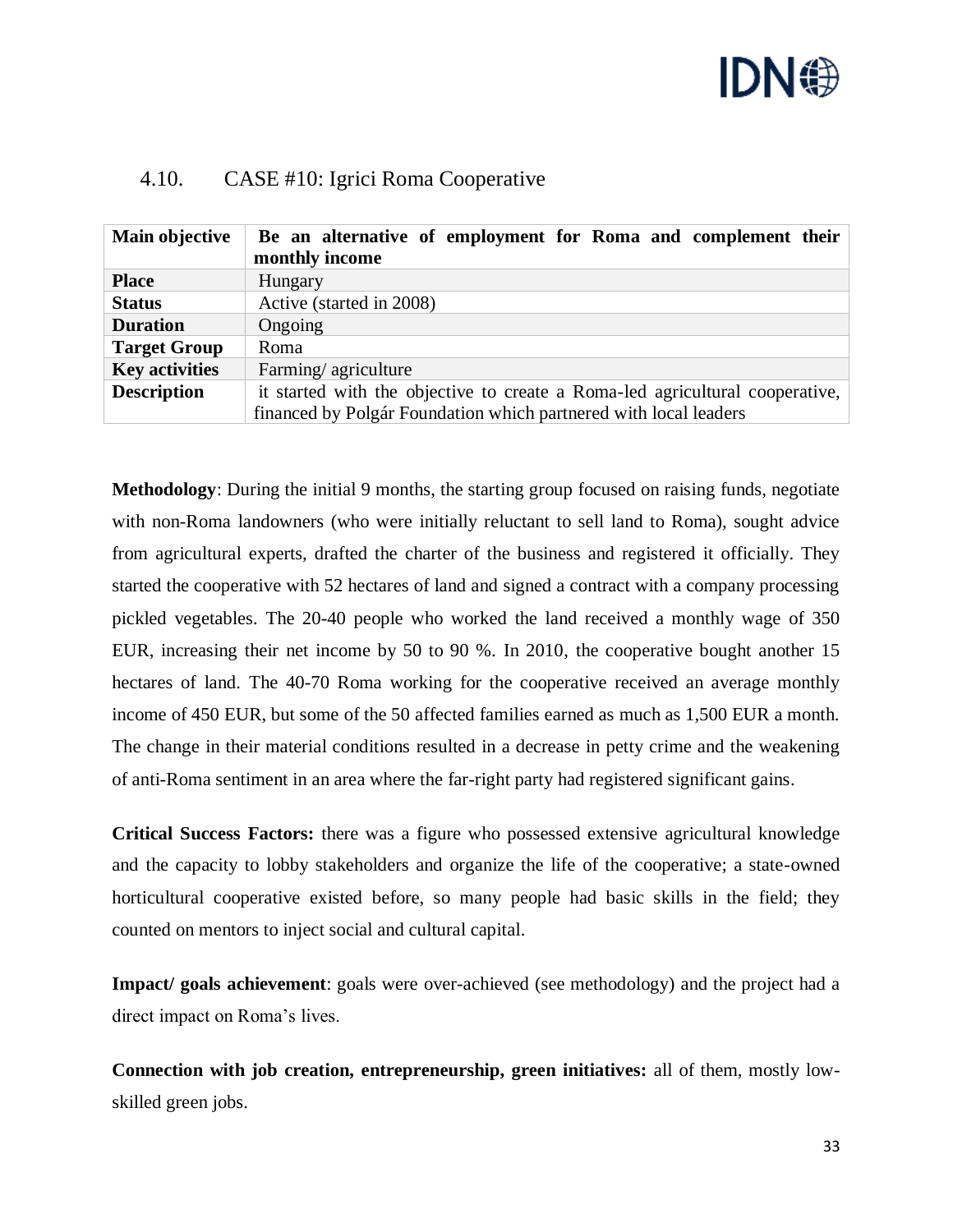

**Other information/ comments:** better the image/ relationship of Roma people within the broader society.

**Contact:** info@polgaralapitvany.hu

<span id="page-34-0"></span>**Source:** Green European Foundation, 2011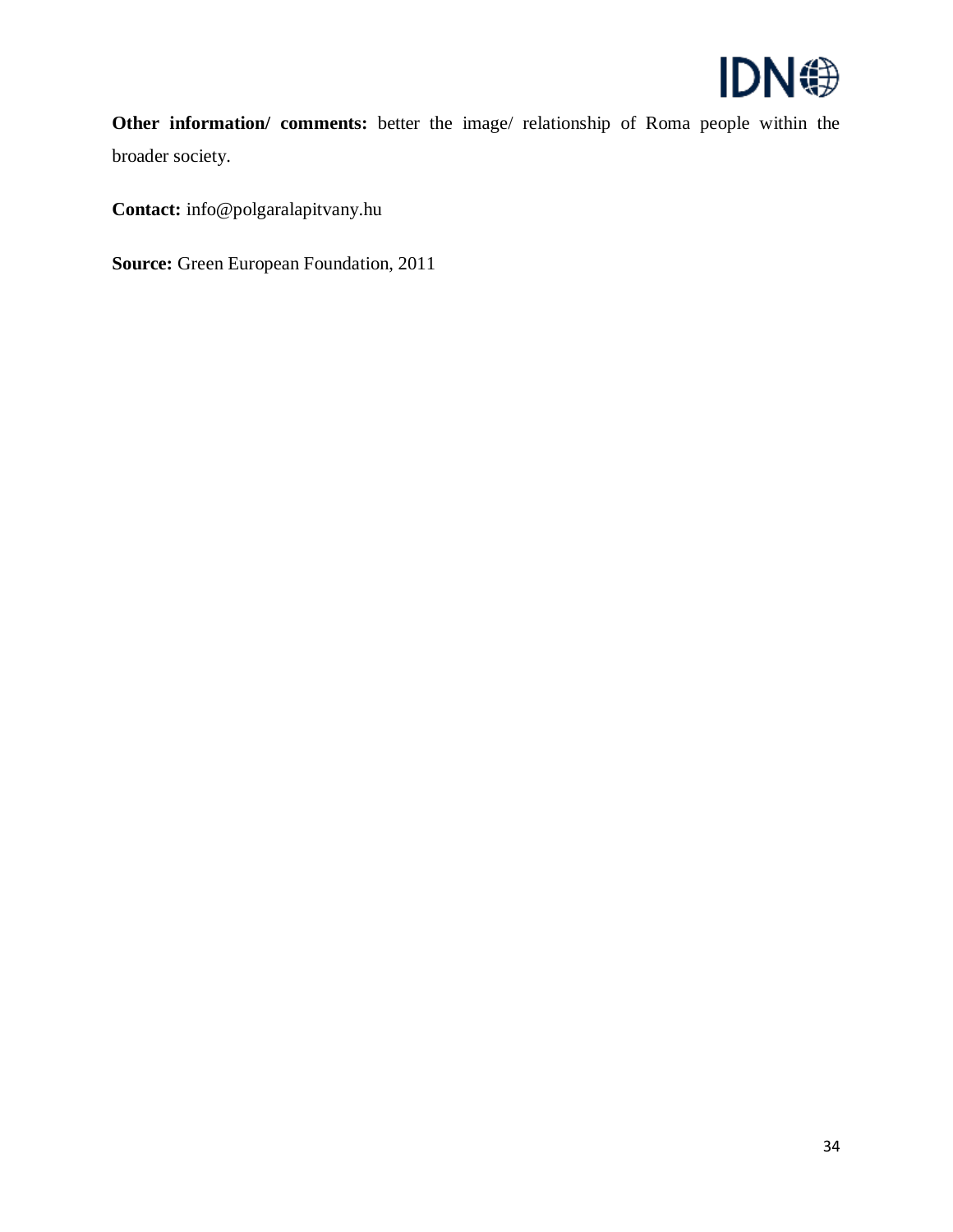

#### 4.11. CASES #11 - 22

Cases 11 to 22 are described in detailed in the named Green Jobs for Social Inclusion (European Comission, 2015): [http://citiesatwork.eu/images/green\\_jobs\\_for\\_social\\_inclusion\\_FINAL.pdf.](http://citiesatwork.eu/images/green_jobs_for_social_inclusion_FINAL.pdf)

It explores successful cases on the utilization of green jobs to tackle social issues  $-e.g.$  long term unemployment– and thus better disadvantaged groups' inclusion in societies. Therefore, even though it is not particularly focused on marginalized Roma people, the descriptions of the cases and general learnings bring great insights about the combination of green initiatives and job creation focused on minorities.

Lastly, it brings a good perspective on how to combine supply and demand interventions and on the usage of partnerships in innovative ways to achieve shared goals – especially at local level.